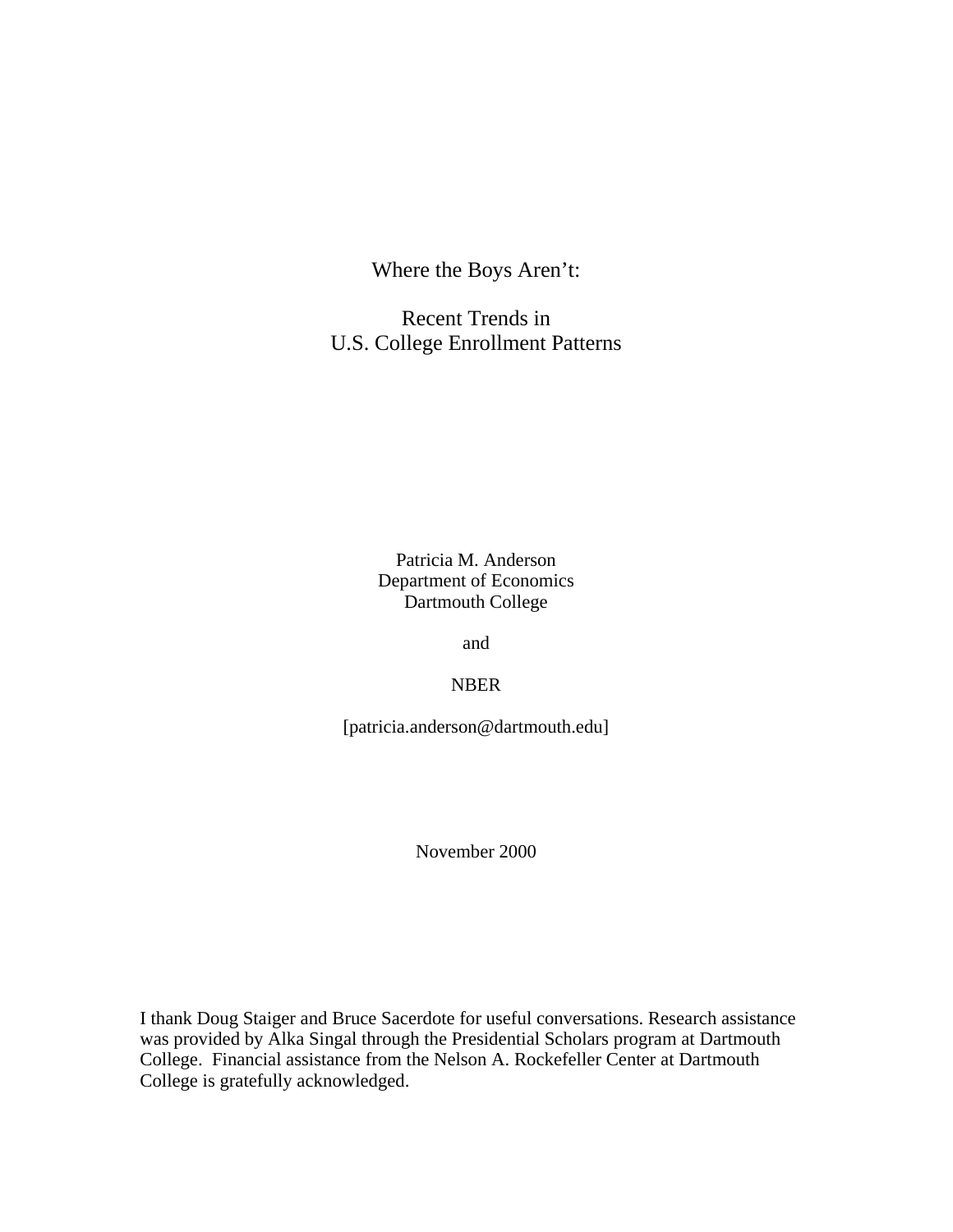According to statistics from the Department of Education, males made up just 44 percent of higher education enrollments in 1997 (National Center for Educational Statistics, 1999). As seen in Figure 1, this figure was about 56 percent in 1972, toward the end of the Vietnam War, and had fallen below 50 percent by the late 1970's. The decline in males as a fraction of full-time students was somewhat slower, not hitting 50 percent until the mid-1980's, and reaching just below 46 percent by 1997. While not shown, and perhaps not surprisingly, similar patterns exist in degrees awarded. Males received just over 56 percent of bachelor's degrees and associate's degrees awarded in 1972, while by 1997 males received about 44 percent of bachelor's degrees, and less than 40 percent of associate's degrees.

These trends have not gone unnoticed. Several articles have appeared in the popular press, including a front-page story in the New York Times and a cover story in U.S. News and World Report, which raise the issue of "where the boys are" if they aren't in college.<sup>1</sup> Such reports generally provide anecdotes of young men choosing to skip college for lucrative positions in technology fields. $2$  Of course, anecdotal evidence is unlikely to be representative, leaving open the door for more careful research into the recent trends in college enrollment and completion.

 In fact, a broad range of influences appears to play a role in determining these trends. For example, an important component of the increase in female enrollments is the behavior of older women, who enrolled less frequently than males when young, but who later make up for this lack of higher education. At the same time, today's young women

<sup>&</sup>lt;sup>1</sup> See Lewin (1997) and Koerner (1998).

 $2^{2}$  Data from the October 1997 CPS on 18-22 year-olds not in college indicates that the industries in which males are disproportionately represented are construction and manufacturing, while both males and females are most likely to be found in trade and services. Thus, there is little evidence for this theory.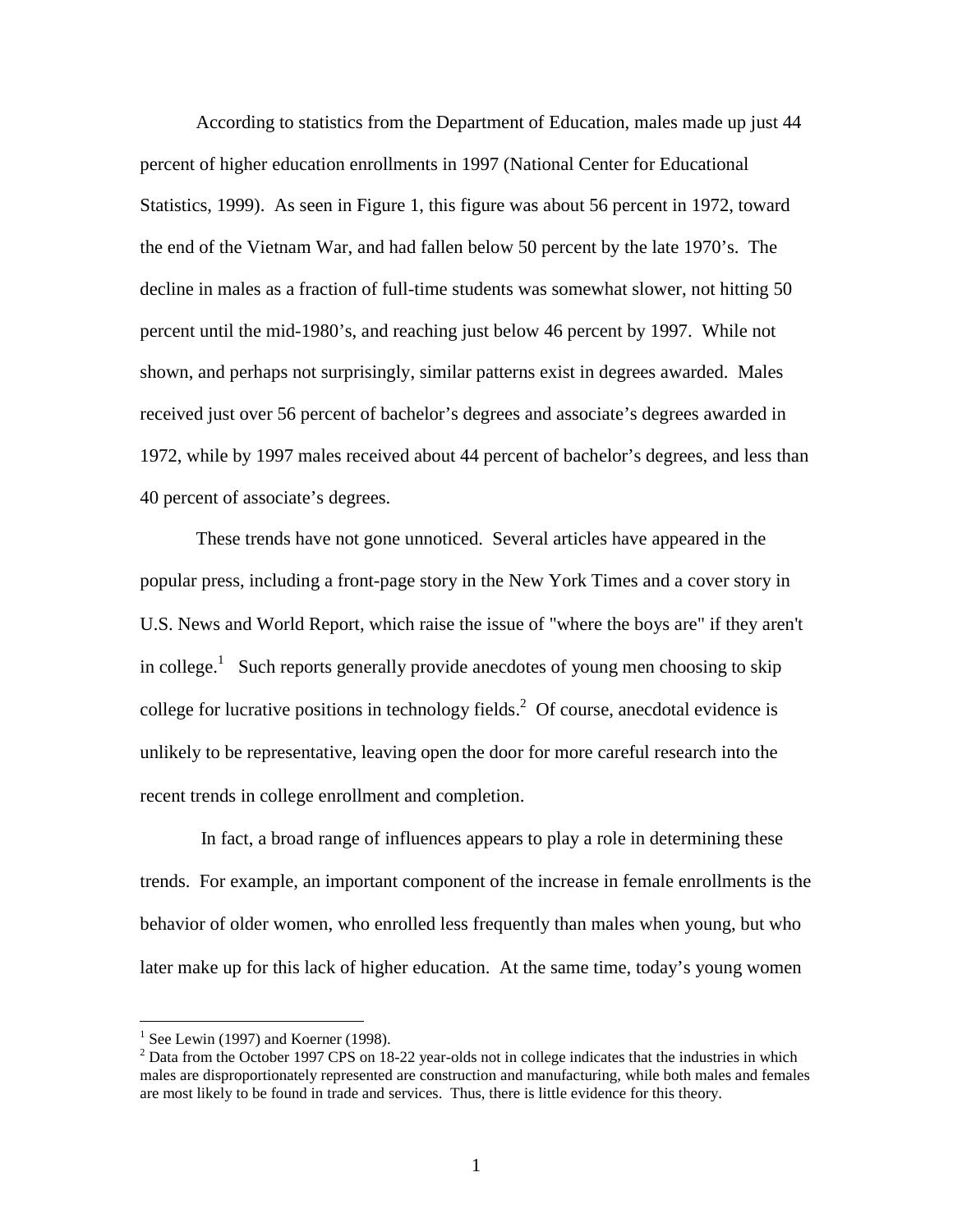are much less likely to be married, and are accordingly more likely to enroll in school. Thus, this "backlog" effect of older women returning to school later is likely to taper off over time. Other important factors are that males are less likely than females to graduate from high school, are more likely to be in prison, and are more likely to be in the military. Thus, even with equal probabilities of enrollment among the eligible population, females will make up a majority of students. That said, it does appear that the fact that male high school graduates earn more than female high school graduates plays an important role. While male college graduates also earn more than female college graduates, an apparent increase in discount rates over time implies that this difference has become less important over time. All of these possibilities are explored in greater detail below.

In the next section, I briefly outline the basic model of human capital investment, and review the past literature. This is followed by an explanation of the data, along with some basic descriptive analysis. Regression models are then estimated and used to perform Oaxaca decompositions. The final section offers some conclusions and remaining puzzles.

## **I. Background**

The decision whether to enroll in college can be explored in an economic framework through a simple model of human capital investment.<sup>3</sup> As is the case with an investment in physical capital, an individual should invest as long as the marginal cost is not greater than the marginal benefit, in present value terms. Thus, let  $Y^c$  and  $Y^{nc}$  be annual earnings with a college degree and without a college degree, let C be annual costs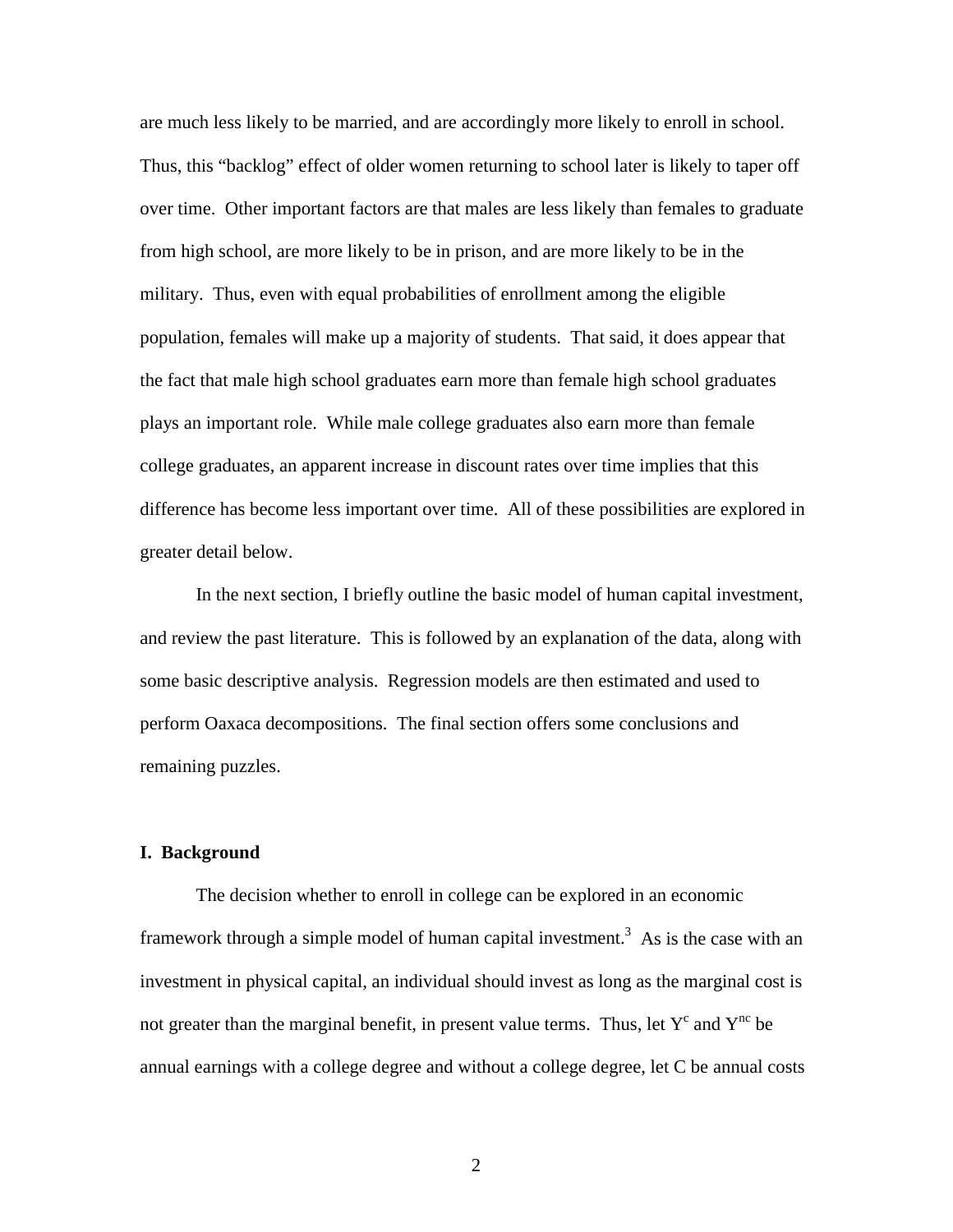associated with college attendance, and let r be the discount rate. Then for  $t = 1$  in the first year post high school and t=T in the last year of work, if  $\sum_{t=1}^{\infty} \frac{I_t - C_t}{(1+r)^t} \ge \sum_{t=1}^{\infty} \frac{I_t}{(1+r)^t}$ +  $-C_{t}$ <sub> $\sim \frac{7}{2}$ </sub>  $\sum_{t=1}^{L} (1+r)^t$ *nc*  $\sum_{t}^{T} \sum_{t}^{t} - C_{t} \leq \sum_{t}^{T} \sum_{t}^{T}$  $\sum_{t=1}^{l} (1+r)^t$ *t c t r Y r*  $Y_t^c - C$  $\frac{1}{1} (1+r)^t$   $\frac{1}{t-1} (1+r)$  the individual should go to college.<sup>4</sup> One can alternatively think of this in terms of a positive net present value, i.e. attend if  $\sum_{i=1}^{n} \frac{C_i}{C_i} - \sum_{i=1}^{n} \frac{C_i}{C_i} \ge 0$  $\frac{1}{1} (1+r)^t$   $\frac{1}{t-1} (1+r)$  $\sum_{t=1}^{T} \frac{Y_t^c - C_t}{(1+r)^t} - \sum_{t=1}^{T} \frac{Y_t^{nc}}{(1+r)^t} \ge$  $\sum_{t=1}^{L} (1+r)^t$ *nc*  $\sum_t^T Y_t^c - C_t \sum_t^T Y_t$  $\sum_{t=1}^{L} (1+r)^t$ *t c t r Y r*  $\frac{Y_t^c - C_t}{T} - \sum_{t=1}^T \frac{Y_t^{nc}}{T} \ge 0$ .

 While this framework is straightforward, it allows for several insights into the determinants of college attendance. First, the more years one works (i.e. the bigger is T), the more likely it is that the years of increased earnings will outweigh the costs. This helps to explain why, for example, as societal expectations of female roles have changed toward longer, less interrupted careers outside the home, more women would attend college. Second, the net present value is more likely to be positive when  $Y^c$  is larger and when  $Y^{nc}$  and C are smaller. Thus, if earnings for college educated females have gone up faster than for males, or if earnings for non-college educated males have gone up faster than for females, we would expect more women to attend college. While it is not clear that monetary costs should differ by gender, there may well be differences in nonmonetary costs, such as psychic costs. Finally, the larger is r, the more heavily discounted is the future and the less likely it is that the present value of future earnings will outweigh the current costs. Thus, if women are more patient and future-oriented, they would be more likely than men to attend college, all else equal.

 While the above theory can be used to analyze individual behavior, to fully understand the aggregate trends one must also take into account the age distribution of

 $\frac{1}{3}$  $3$  For seminal works in this area, see Mincer (1958), Schultz (1961) and Becker (1964).

<sup>&</sup>lt;sup>4</sup> Note that  $Y_t^c$  and  $C_t$  may be zero for t during and not during college attendance, respectively.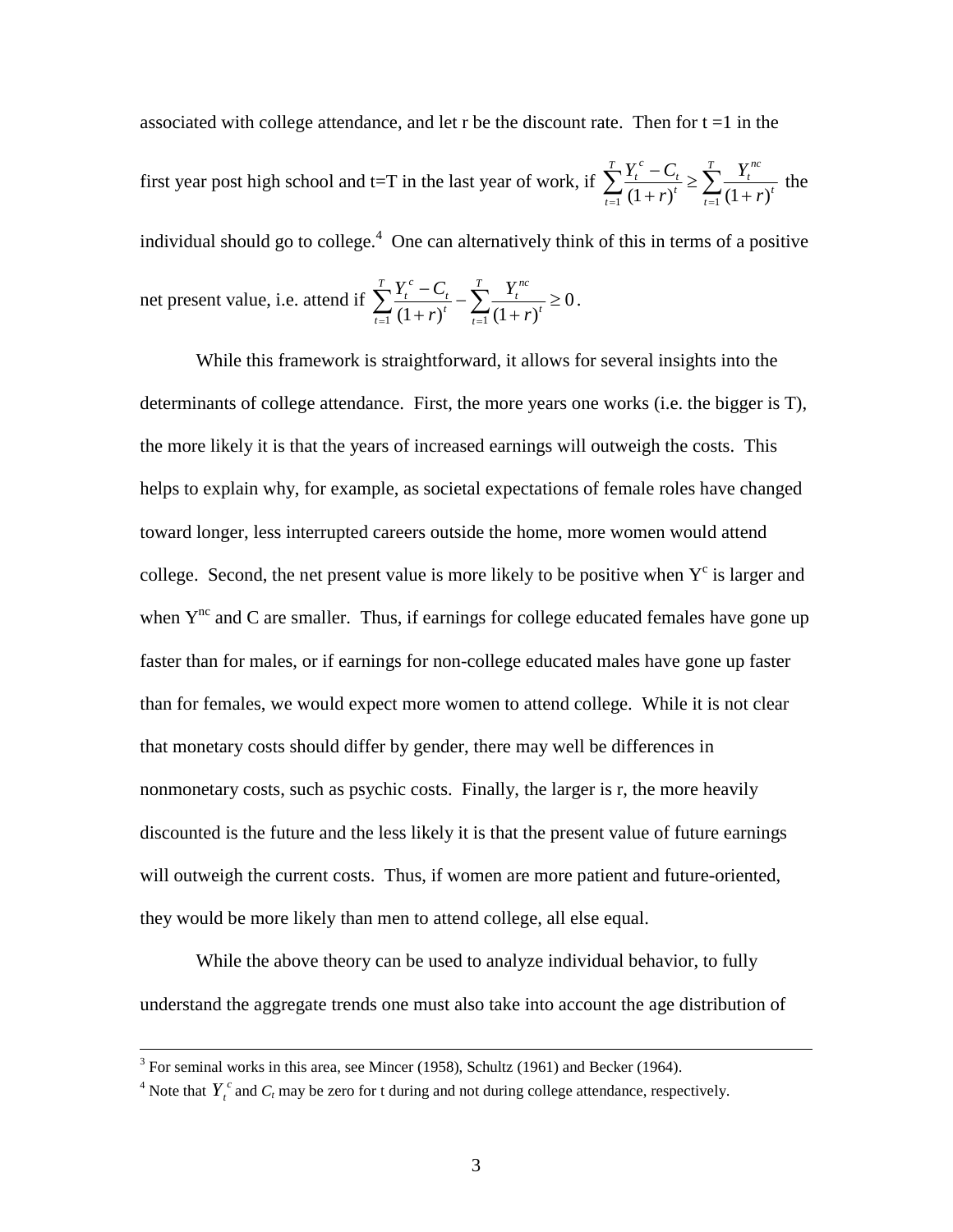student enrollments and changing cohort sizes over time. One can think of several reasons why the age distribution of students might differ by gender. For example, in the Vietnam era, benefits under the GI bill lowered the cost of attending college for relatively older males that had served in the military. Similarly, increasing divorce rates and other social changes may have altered some older women's perception of their effective working lives, making a college degree a more attractive option. Since these cohorts are much larger than the ones that followed, changes in the enrollment patterns of older students could significantly affect overall enrollment patterns

 A literature exists on the determinants of college enrollment, but very little of it focuses on gender differences or on changes over time, with no papers studying the two simultaneously. For example, Averett and Burton (1996) use a human capital model to examine gender differences in the college enrollment decision. Their work focuses on one cohort only (those age 14 to 22 in 1979) and thus cannot examine the trends discussed above. For this cohort, though, they find a significantly positive effect of the college wage premium on males, but a much smaller, statistically insignificant effect for females. Kane (1994) examines trends in the determinants of college enrollment, but his focus is on black youth age 18-19. He notes that higher levels of parental education increased enrollment, while rising tuition costs worked to counteract the increase. Jacobs and Stoner-Eby (1998) examine adult enrollments, but focus mainly on documenting the growth in adult enrollment over the 1970's and 1980's, with little analysis of the determinants of these trends. Card and Lemieux (2000) study trends in enrollment separately by sex, but do not focus on explaining the divergence. Thus, for a complete understanding of the issue, an analysis is necessary that will pull together these various

4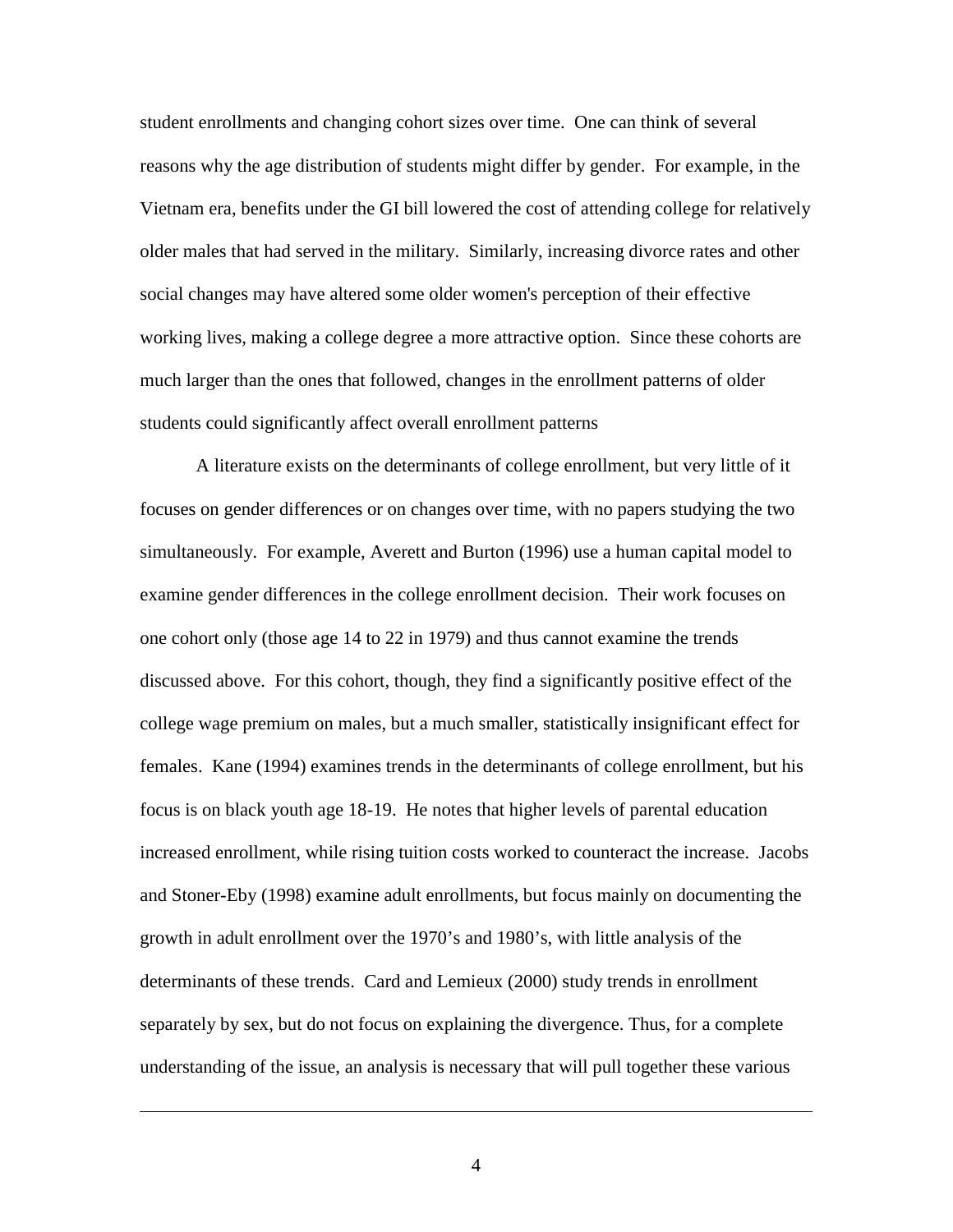strands to look at changes in the determinants of college enrollment at different ages, across gender.

## **II. Descriptive Analysis**

 The October supplement to the Current Population Survey (CPS) asks questions about current school enrollment of the civilian, non-institutionalized population. Thus in each year the probability that a male or female is enrolled in college can be ascertained. Figure 2 uses October CPS data on individuals age 17 to age 50 who have not already graduated from college to recreate the trend in total college enrollment seen in Figure  $1<sup>5</sup>$  Allowing for sampling error, the basic trend in the fraction male of all college students is similar to that seen in the Department of Education data. In this case, the fraction has fallen from about 0.57 in 1972 to 0.45 in 1997. As before, we can see that the bulk of the decline occurred during the 1970's, with the fraction male falling from 57 percent in 1972 to 47 percent in 1980, while in recent years there has been some flattening.

 By starting in 1972, I mostly avoid the complications of the Vietnam war era draft. Student deferments were ended in 1971, although they were phased out so that those already enrolled were unlikely to have been drafted.<sup>6</sup> Officially, the draft ended in July 1973, but the final lottery (from which no one was actually drafted) was held in February of 1972, allowing men to make plans at that time. Nonetheless, it is clear that the incentive to attend college provided by student deferments likely increased male enrollment in the 1960's to a level well beyond what would have obtained in the absence

<sup>&</sup>lt;sup>5</sup> The data used was obtained from the CPS Utilities data collection.

<sup>&</sup>lt;sup>6</sup> Information on the Vietnam era draft is from Selective Service Administration (1999).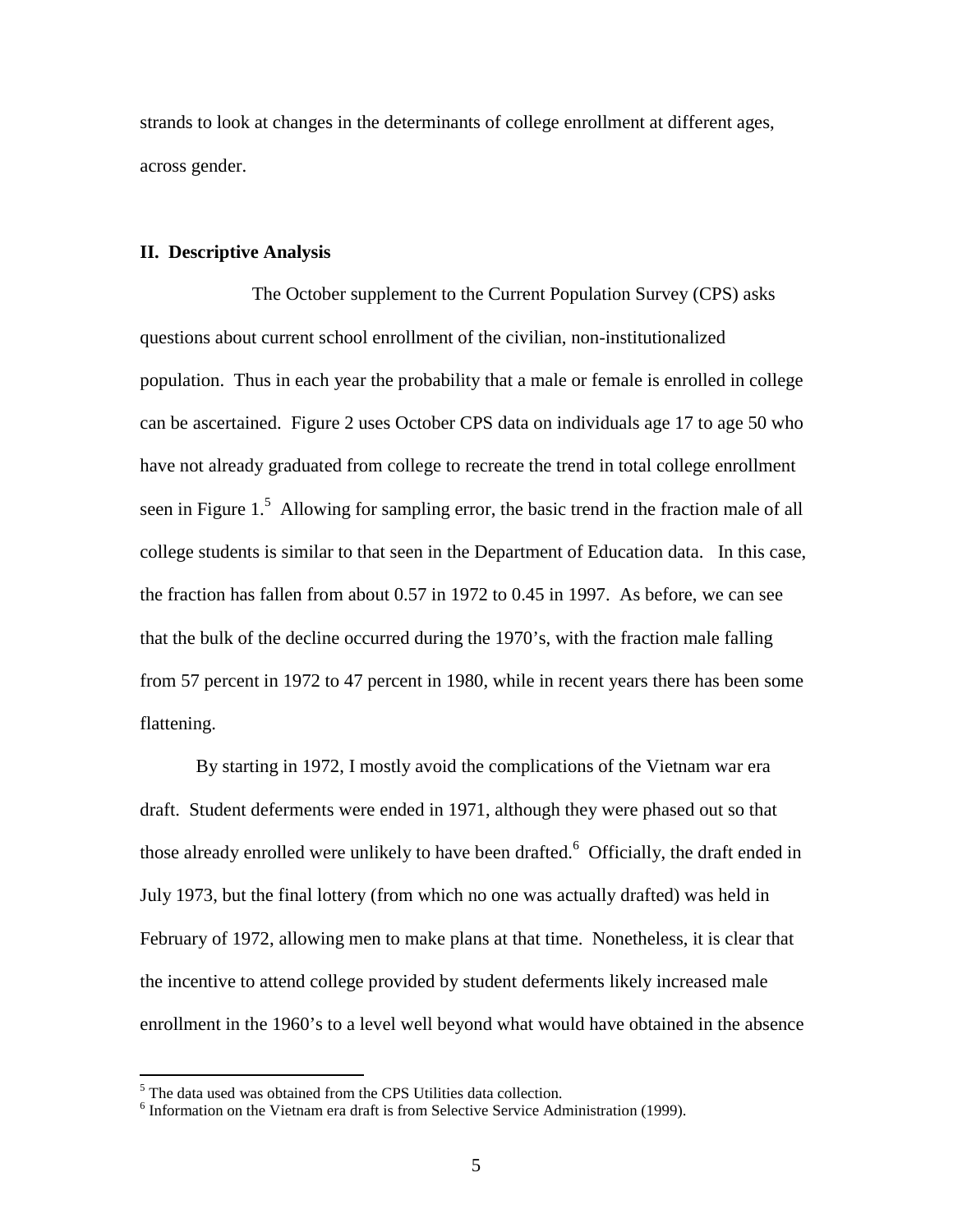of the draft. In fact, males born around 1946 and 1947, who would have been of college age at the peak of the draft in 1966 are almost 50 percent more likely to be college graduates than are women of that cohort. Those reaching college age after 1971, when student deferments ended, are only about 10 percent more likely than women of the same age to be college graduates.<sup>7</sup>

 The importance of the age distribution of enrollees can be clearly seen in Figure 2. When the sample is restricted to those between the ages of 18 and 22 (inclusive), the fraction male declines much less steeply, from about 0.54 in 1972 to about 0.48 in 1997.<sup>8</sup> Further restricting the sample to those enrolled only in four-year colleges makes little additional difference.

The large decline in the total fraction male over the 1970's most likely reflects the lingering effect of the Vietnam war. While the cohorts with large incentives to enroll to avoid the draft are not included, it is possible that some individuals enrolling initially to avoid service continued in school for other reasons. More importantly, though, under the GI Bill returning veterans were eligible for educational subsidies. In the 1972 October CPS, 18 percent of males enrolled in college were Vietnam veterans (the number of female veterans was negligible), with about 57 percent of those over age 22 being Vietnam veterans. By the mid-1980's only 20 percent of enrolled males over age 22, and about 8 percent of all enrolled males, were veterans of any kind. Thus, we see a reduction in the fraction male of young college students relative to all college students in the early years.

<sup>&</sup>lt;sup>7</sup> Based on calculations from the March CPS, 1993-1997.

<sup>&</sup>lt;sup>8</sup> Note that information on enrollment for those over age 35 was not collected until 1976, so in the earliest years this is less of a restriction.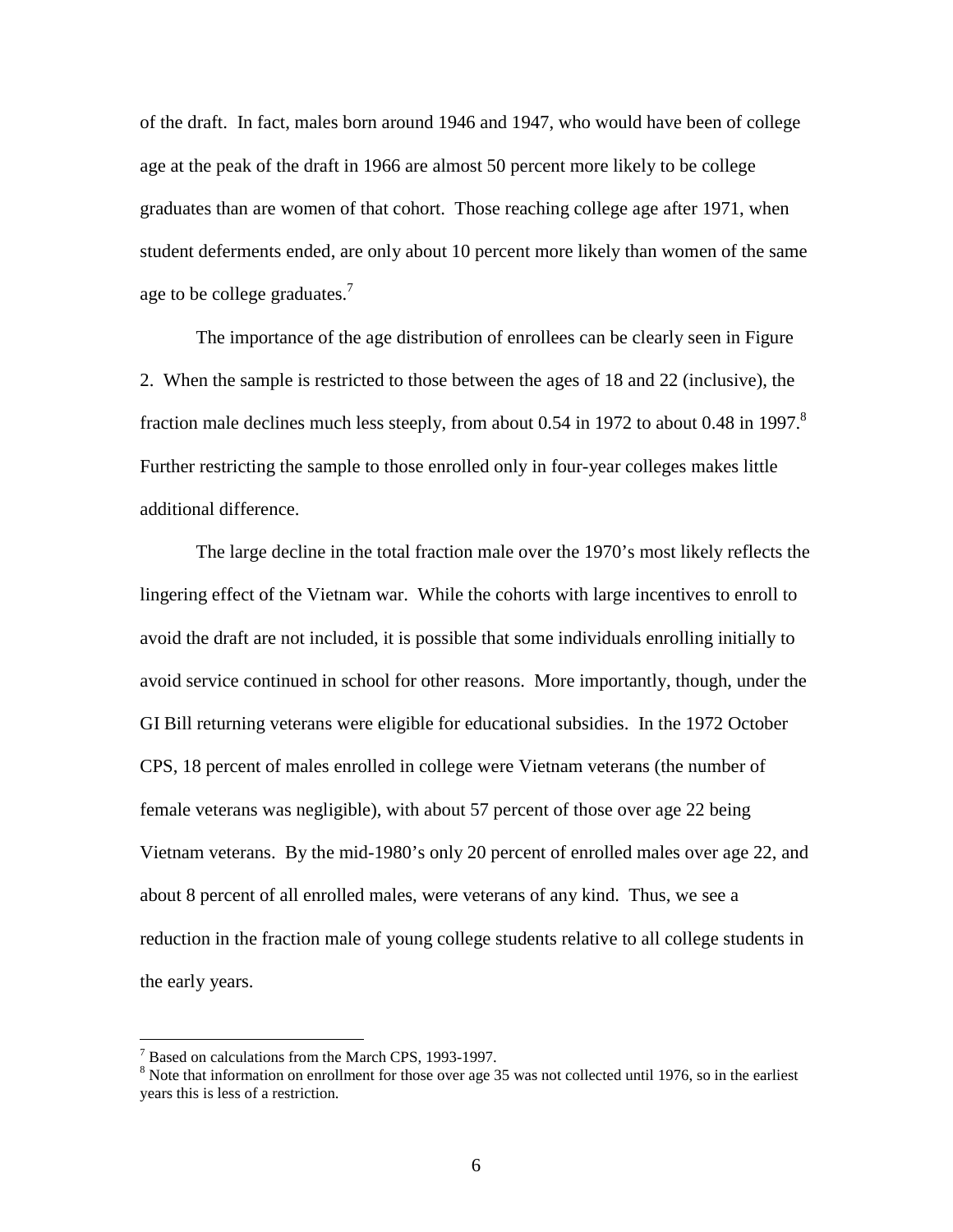Beginning in the late 1970's, the total fraction male is below that of the younger students. This reflects important differences in the behavior of older males and females. In 1997, while males and females ages 23-27 were equally likely to be enrolled, for those ages 28-37 males were about a third less likely to be enrolled, and by ages 38-42 females were over twice as likely to be enrolled. About 4.5 percent of these older women were enrolled, compared to under 2 percent of older men. In 1976 (the first year individuals over 35 were asked about enrollment) 2.7 percent of females, and 1.4 percent of males, ages 38-42 were enrolled, while for all younger age groups males remained more likely to be enrolled.

Figure 3 sheds more light on the phenomenon of older women enrollees. By cohort, it compares the male/female ratio in the probability of enrollment in a 4-year college when age 18 to 22 with the male/female ratio in the probability of having obtained a bachelor's degree by the late 1990's. This latter ratio is relatively flat. Men born in the 1950's are about 10 percent more likely to have a degree than women of that cohort. For those born in the 1960's the probability is close to equal for the early cohorts, with males being about 7 percent less likely to have a degree for the youngest groups. By contrast, the male/female ratio in the probability of an 18 to 22 year-old being enrolled in a four-year college declines very sharply. For those born in the early 1950's, males were over 50 percent more likely to be enrolled when young, dropping to within 10 percent for those born in the late 1950's and early 1960's. Thus, for all but the early cohorts, eventual attainment and enrollment at a young age track quite closely. For these early baby-boomers, however, it is clear that women received their education after the prime college-going years. While not shown, the implications are similar when enrollment in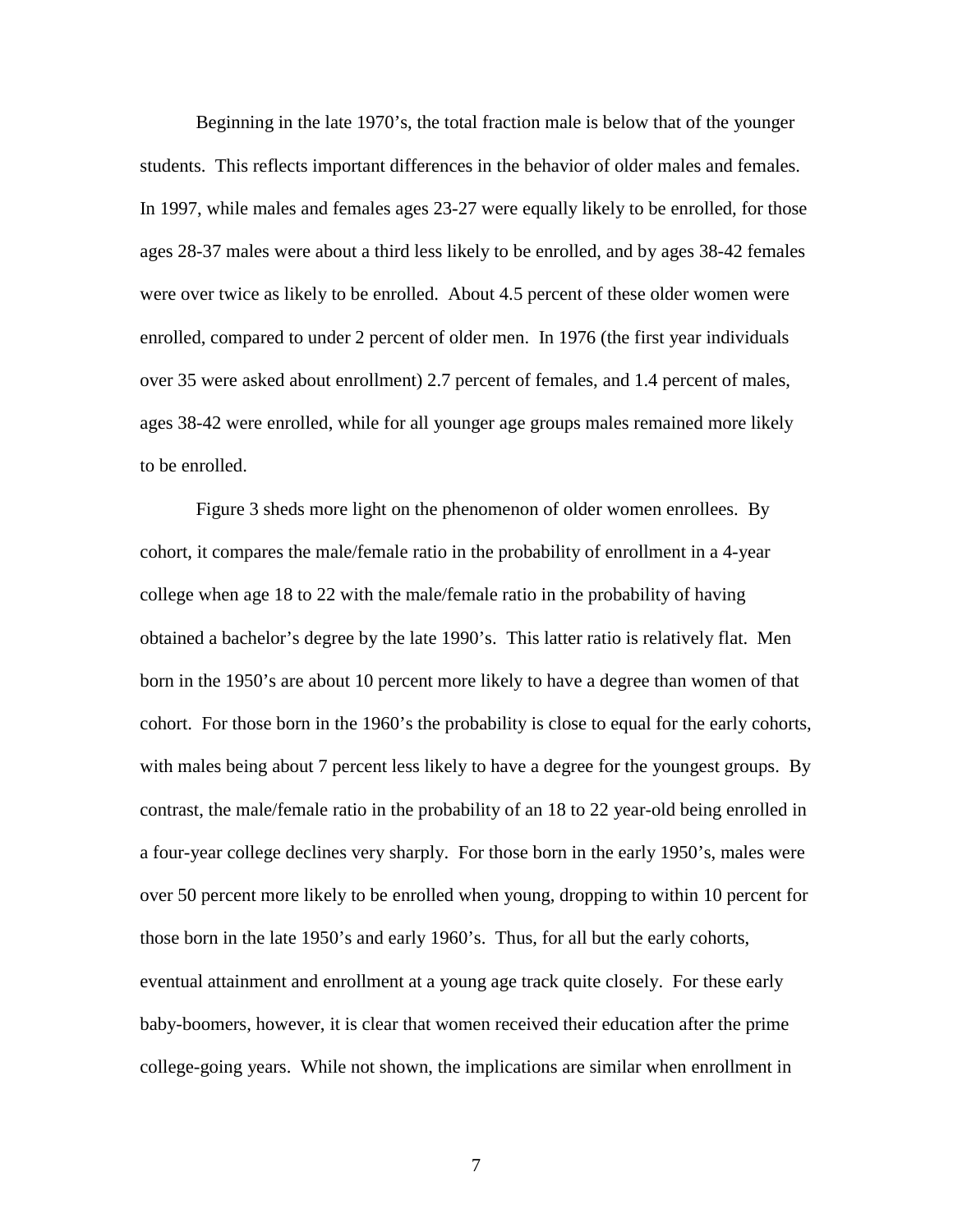any college at age 18 to 22 is compared with the probability of having received some college by the late 1990's.

In the econometric analysis below, the focus will be on the probability of a given individual being currently enrolled. Thus, Figure 4 presents the male/female ratio in college enrollment rates over time. Overall, the story is similar to that seen in Figure 2. Here we can see that males were over 50 percent more likely than females to be enrolled in college in 1972. At that time, about 11 percent of all males between the ages of 17 and 50 were enrolled, while just 7 percent of females were. By 1997, males were over 15 percent less likely than females to be enrolled. It was still the case that about 11 percent of males were enrolled, but now almost 13 percent of females were enrolled. Note that after a steady decline in the male/female ratio during the 1970's, equal probabilities of enrollment were seen throughout most of the 1980's before another, smaller decline in the late 1980's to early 1990's. The ratio has remained fairly steady since 1992.

Again we can see that distinguishing between four-year colleges and all colleges is only of minor importance. There is only a small impact of more young women being in two-year colleges, implying that the male/female ratio in the probability of enrollment in a four-year college is slightly higher. Much more important, though, is the effect of being a high school graduate. Among 18 to 22 year-old high school graduates, the probability of being enrolled in a four-year college is almost identical for men and women. In fact, among this group, until the early 1990's males had remained more likely than females to be enrolled, even though overall enrollments first reached equality in the early 1980's.

Clearly, to the extent that males do not finish high school, they will be unable to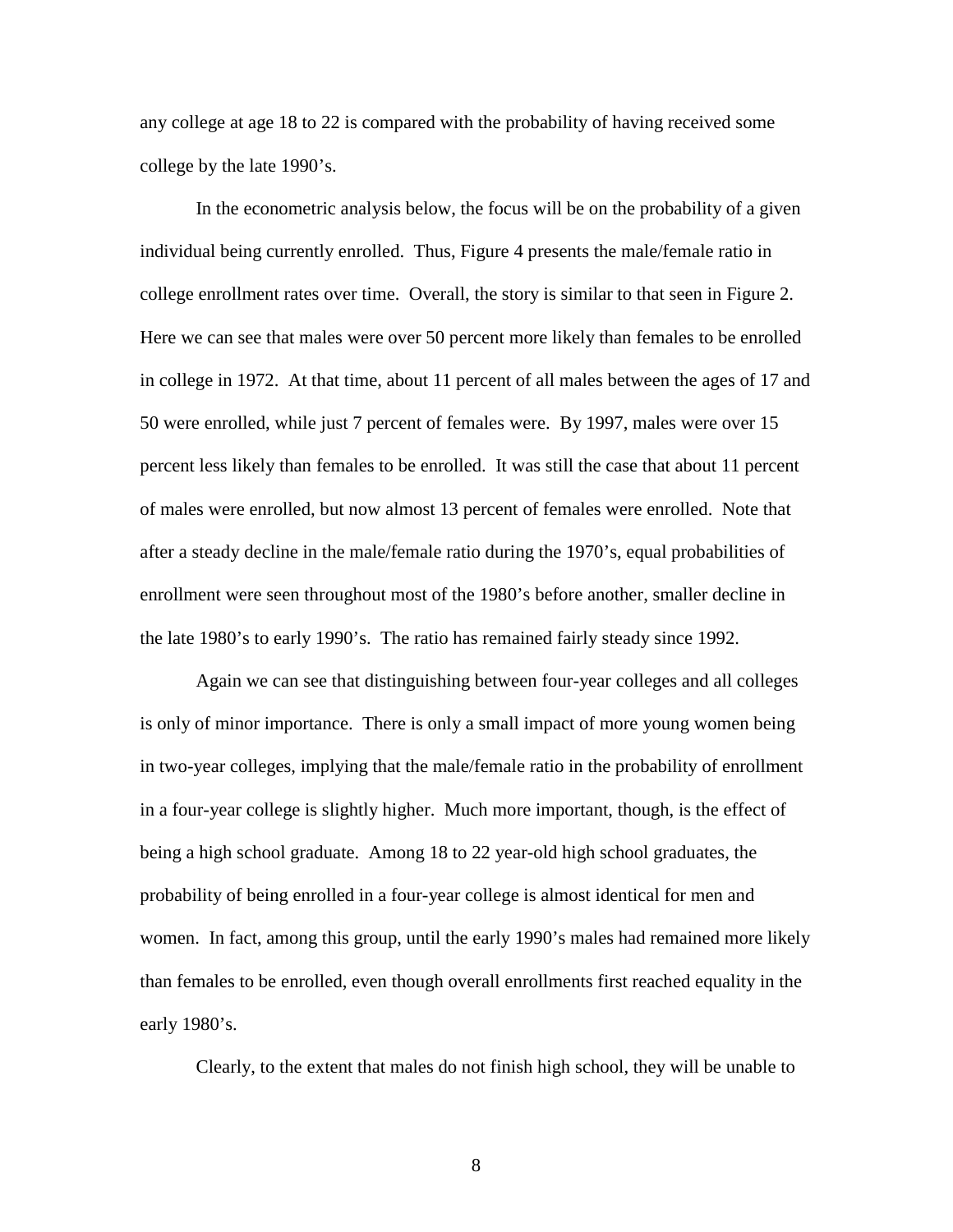enroll in college, and will thus be underrepresented relative to females.<sup>9</sup> The trend in the male/female ratio of the probability that a 16 to 24 year old is a high school dropout is fairly noisy, but does shed some light on the issue. Males were less likely than females to be dropouts in the early 1970's, were 15 to 20 percent more likely to be a dropout by the 1980's, and by the early 1990's they were only about 5 percent more likely. It appears, though, that in the most recent years this ratio may be rising once again, with 1997 resembling the mid-1980's. The issue of why males are less likely to graduate from high school, while clearly related to the college enrollment decision, is beyond the scope of the current paper, however.

In addition to being more likely to be high school dropouts, males are also more likely to be outside of the civilian, non-institutionalized population that is sampled by the CPS. That is, young men are much more likely than females to be either in the military or in prison. While the fraction in prison has more than doubled since 1986, reaching 2 percent by 1998, the fraction in the military has steadily declined to under 4 percent.<sup>10</sup> Overall, then, the fraction of males who are not part of the CPS sampling frame has fallen from about 7.5 percent in 1986 to just under 6 percent in 1998. Thus, if males in the sample had maintained the same relative probability of enrolling in college over this time period, males would have increased as a fraction of college students. Instead, we saw in Figure 4 that while young males and females were equally likely to be enrolled in 1986, by 1997 the sampled males were 10 percent less likely to be enrolled.

<sup>&</sup>lt;sup>9</sup> This brings to mind the following "elephant" joke, courtesy of Doug Staiger's children. Q: Why don't you see elephants going to college? A: Most don't finish high school.

<sup>10</sup> Numbers in the military for 1986-1998 are from various issues of *Selected Manpower Statistics.*  Population figures from the *Statistical Abstract* are used to create fractions. Fractions in prison for 1990, 1996, 1997 and 1999 are from various issues of *Prisoners in 199x*. A linear regression through these years is used to predict the other years.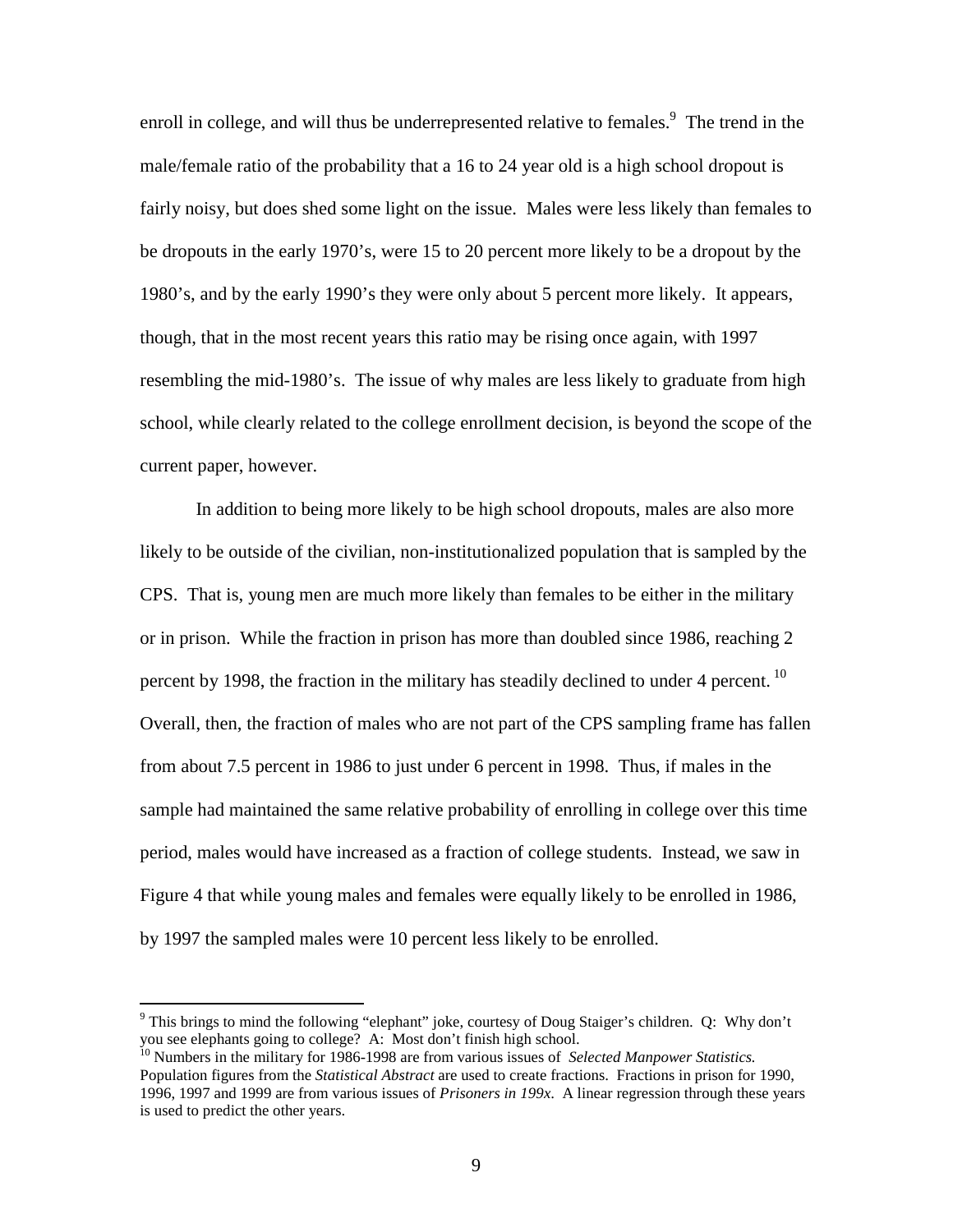The fact that women make up a larger fraction of college students could simply imply that all types of males are less likely to enroll than their female counterparts. Alternatively, if one considers a distribution of potential students, ordered by say high school performance or socioeconomic status, it may simply be the case that the marginal female is further down this distribution than is the marginal male. It is true that women consistently do better than men in high school, perhaps suggesting that we would expect higher female enrollments. A continuing survey of freshman nationwide conducted by UCLA shows that the male-female ratio in the fraction of freshman with an A or A+ average is consistently below 1. However, this ratio increased from about 0.6 in 1972 to about 0.8 in 1988, before declining back to about 0.7 in the early 1990's. Over the 1970's and 1980's then, the quality of freshman females, as measured by high school grades, declined somewhat relative to males. This trend is even clearer in terms of socioeconomic status. Male freshman are increasingly of higher socioeconomic status than female freshman. In 1972, the male-female ratio in median parental income of freshmen was about 1, but rose to about 1.1 by 1988, and has hovered between 1.1 and 1.15 since. It appears then, that increasingly it is the case that the marginal female is further down the socioeconomic distribution than is the marginal male.

In addition to differences in college enrollment propensities, there may be differences between males and females in the probability of completing college. Figure 5 looks at male-female differences in transitions. Starting with all those who were enrolled in college last year, there are three possible transitions over the year. If the individual is no longer enrolled, but does not have a four-year college degree, they are classified as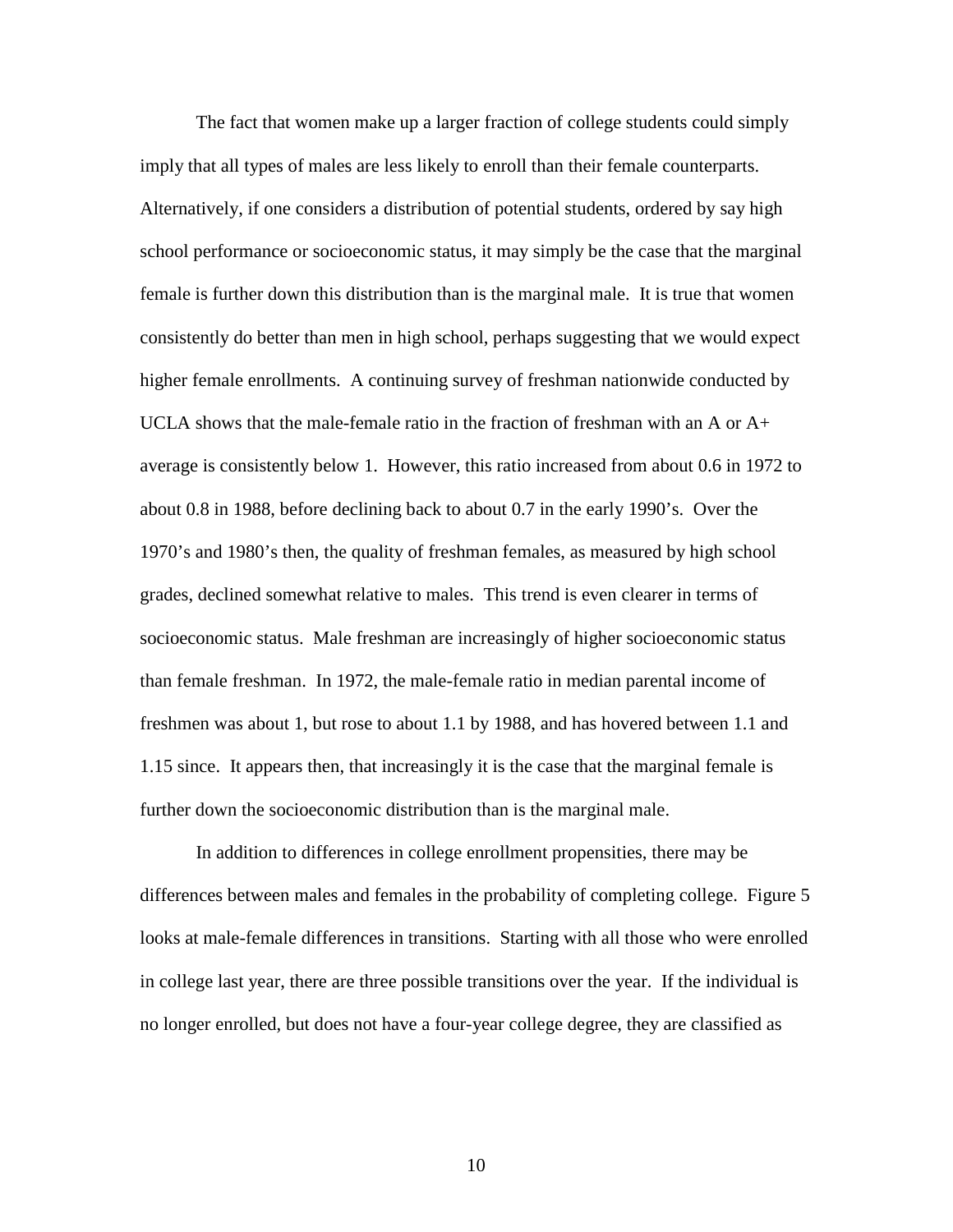having left school.<sup>11</sup> If they are no longer enrolled, but do have a college degree, they are classified as having graduated. If they are still enrolled, they are classified as having stayed in school. Figure 5 then presents the fraction of the risk group (all those enrolled last year) and of each transition group that are male. If a point is below that of the risk group, then males are underrepresented in that transition group, implying that they are less likely than females to make that transition. If a point is above that of the risk group, the opposite is true. Perhaps surprisingly, the line for leavers is consistently below that for the risk group, implying females are more likely to leave college than males. However, over time this difference has narrowed somewhat, so women are relatively less likely to leave than before. Note that some part of this male-female difference is due to women's higher propensity to enroll in associate's degree programs, and thus leave after 2 years with no bachelor's degree. The narrowing seen in Figure 5 could therefore be due to a combination of a reduction in the probability of dropping out, or in a reduction in the probability of earning a less than four-year degree.

While females are more likely than males to leave school, they are also somewhat more likely to graduate. As a result, then, males are a bit more likely to remain in school from one year to the next. A longitudinal survey following first-time freshman in the 1989-1990 academic year past their expected graduation date, to the spring of 1994 has similar implications. Of those initially enrolling in four-year institutions, 17 percent of males and 13 percent of females were still enrolled, while 64 percent of females and 57 percent of males had earned some degree. The rest were not enrolled and had no degree

 $11$  Note that those earning associate's degrees are classified as leavers by this method. After 1991 associate's degrees can be identified. In those years, the male fraction of leavers with no associate's degree averages about 1 percentage point above the fraction shown for all leavers.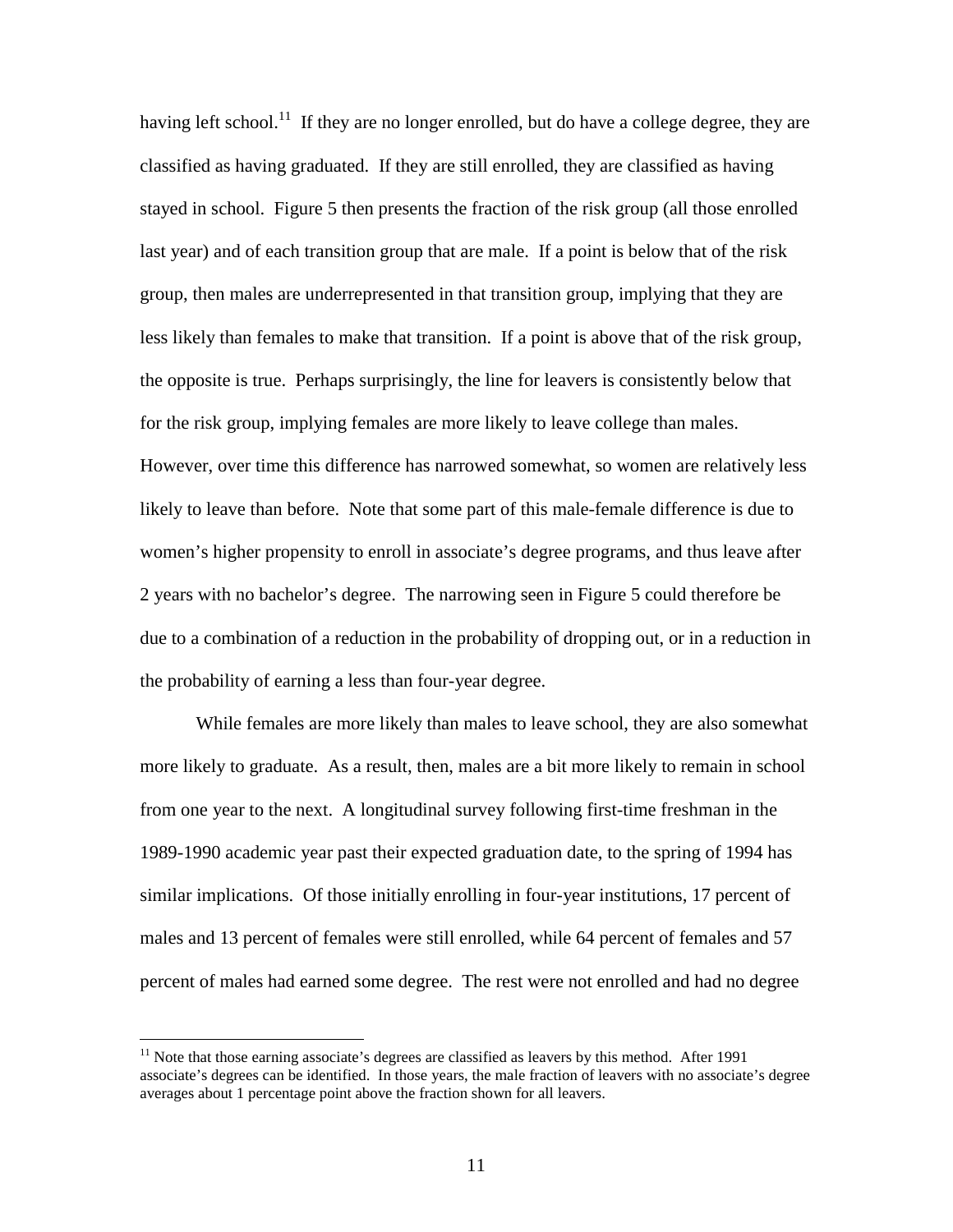(NCES, 1999). The fact that in this sample males were more likely to drop out is likely due to the fact that first-time freshman are mainly young, while our sample includes older students. Although the resulting sample sizes are quite small, calculations similar to those shown in Figure 5 can be done limiting the sample to those age 18 to 22. If this calculation is made, males are more likely to leave than females over the 1990's, but are still less likely to leave in previous years.

Taken together, Figures 1 through 5 present some basic outlines of the overall story behind the decline in male representation on U.S. college campuses. First, in the early 1970's males were clearly over represented. A combination of draft avoidance behavior and educational subsidies for returning Vietnam veterans likely inflated the college attendance of males, while social norms that restricted women's opportunities likely reduced the college attendance of females. As these social norms changed, not only did young women increasingly enroll in college, but older women returned as well. As a result, educational attainment for males and females born in the 1950's is closer than enrollments in the 1970's would imply. This backlog of educational demand resulted in larger fractions of enrollment being female than would otherwise be the case.

That said, there are clearly some differences between males and females of prime college age as well. First, these men are more likely to be in the army or in prison, and thus not be in our sample. When in our sample, men are less likely to graduate from high school, making them less likely to enroll in college, and they are less likely to graduate from college when they do enroll. The next section takes a closer look at these prime college age individuals, analyzing the determinants of enrollment in a four-year college for 20-year old males versus 20-year old females.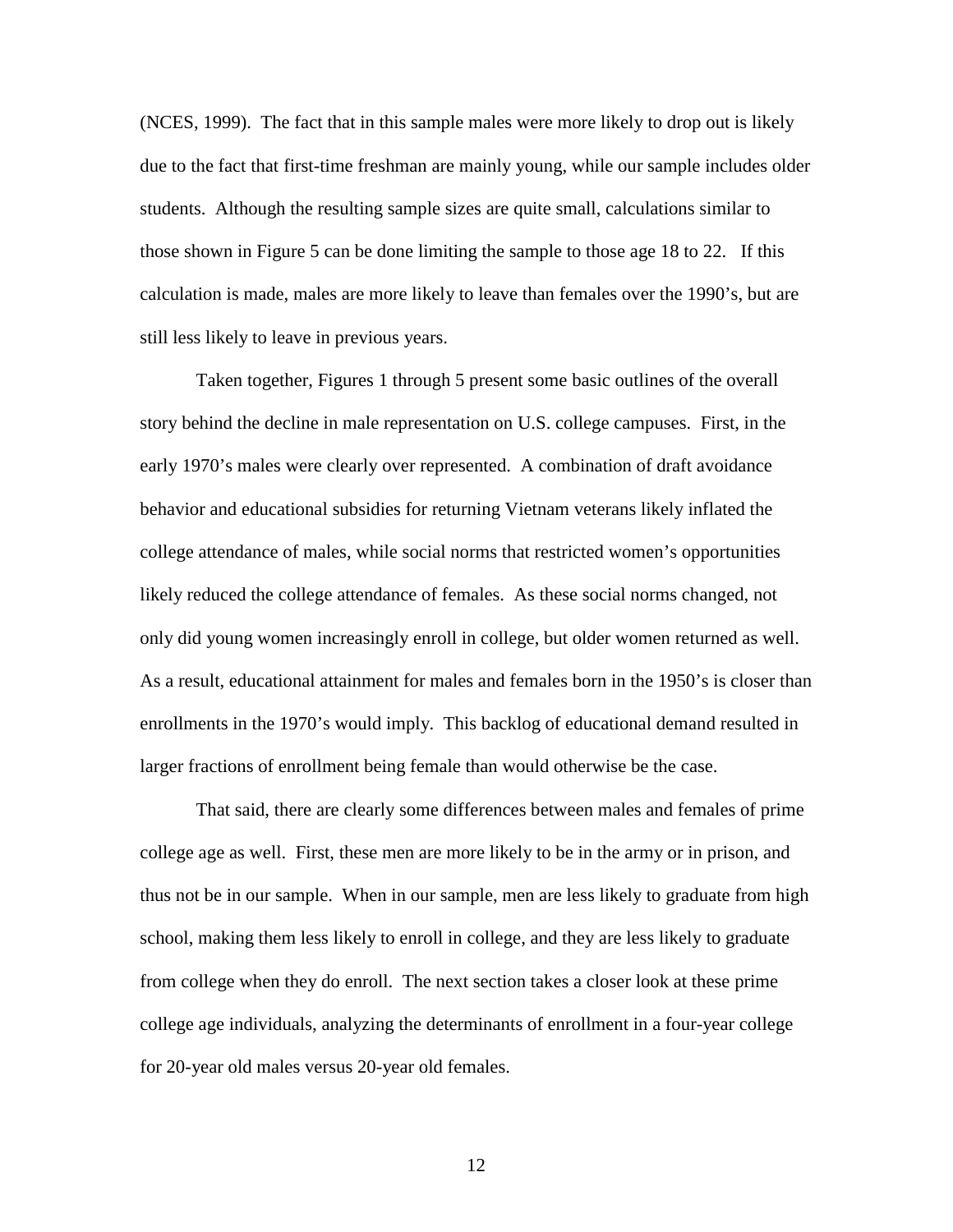### **III. Determinants of Enrollment**

#### *A. Data and Methodology*

 For a more in-depth analysis of the enrollment decision, I focus on male-female differences both within and across cohorts for 20-year olds.<sup>12</sup> A cohort is defined as a set of individuals born within a 5-year period, so that the oldest cohort is made up of those born from 1953-1957, the second from 1958-1962, the third from 1963-1967, the fourth from 1968-1972, and the youngest from 1973-1977.<sup>13</sup> Thus, these groups were age 20 in 1973-1977, 1978-1982, etc.

For each group, a linear probability model is estimated by regressing a dummy variable equal to 1 if the individual is enrolled in a four year college and equal to 0 otherwise on a set of demographic characteristics and variables motivated by the basic human capital investment model. Along with a dummy equal to 1 for males, the demographic variables include controls for marital status, race, region, veteran status and high school graduation. State-level information on the unemployment rate and average in-state tuition was appended to the CPS data. $^{14}$ 

In order to capture the economic returns to education, the March CPS was used to calculate weekly earnings by state, race, sex cells. Workers age 28 to 32 with a college degree were used to obtain expected weekly earnings for a college graduate, while workers age 23 to 27 with only a high school degree were used to obtain expected weekly

 $12$  Older ages were examined, but are not presented here.

 $^{13}$  For ease of notation, these cohorts will be referred to by their central year, i.e. the 1955 cohort, the 1960 cohort, etc.

<sup>&</sup>lt;sup>14</sup> State unemployment rates are obtained from the Bureau of Labor Statistics, tuition figures are from Kathy Raudenbush at the Washington State Higher Education Coordinating Board.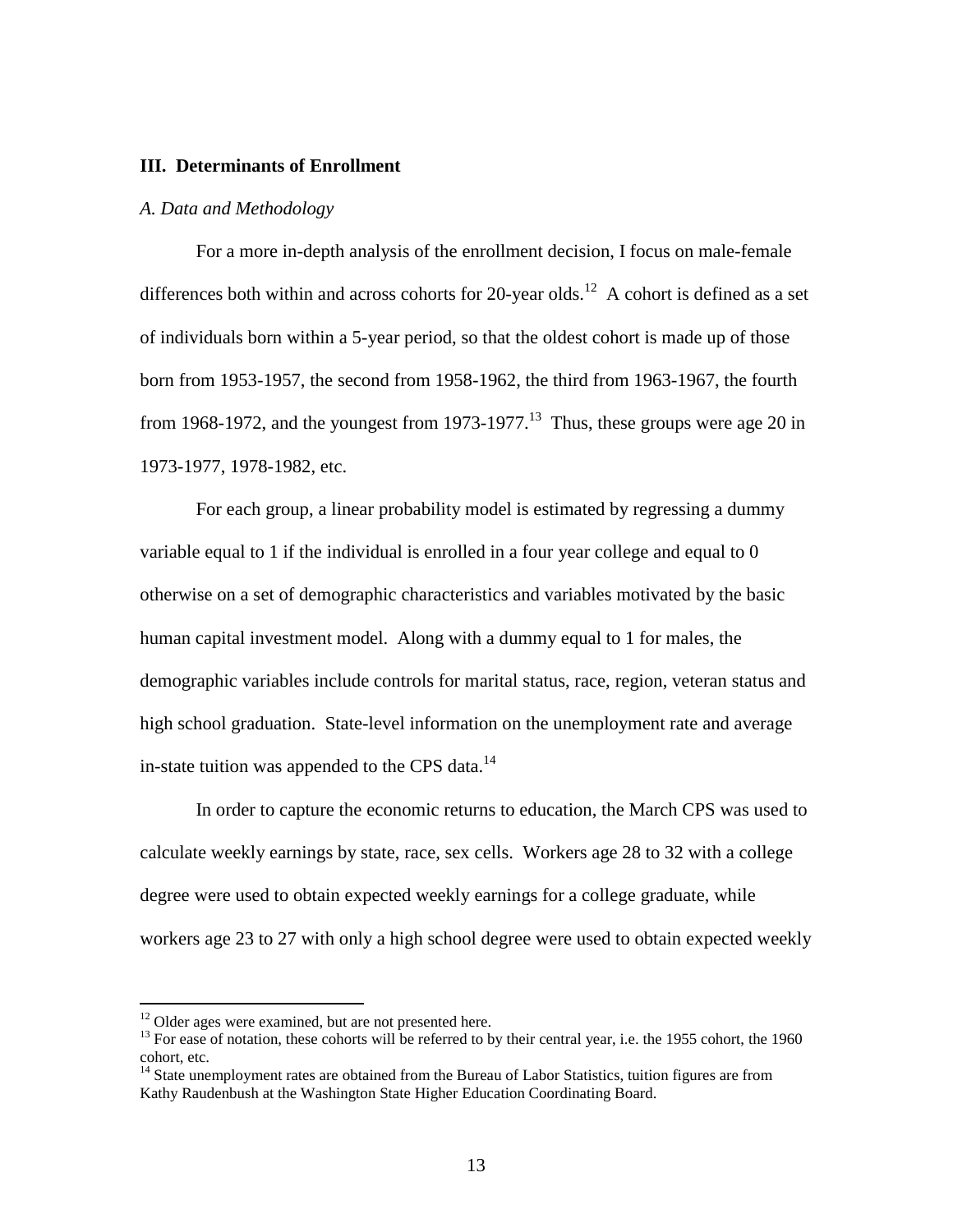earnings for a non-college graduate. On the assumption that someone on the margin between attending college or not was likely to expect earnings below that of the average college graduate, the  $25<sup>th</sup>$  percentile for the cell was used. Similarly, the  $75<sup>th</sup>$  percentile high school earnings for the cell were used.<sup>15</sup>

Thus, given the *X*'s discussed above, for each cohort, *c*, the following model of the probability of being enrolled in a four-year college were estimated:

$$
P_c = \alpha_c male + \beta_c X_c + \varepsilon_c.
$$

Since regression lines fit exactly at the mean, and since male is always equal to zero for females, then given our estimates,  $\hat{\alpha}, \hat{\beta}$ , we know that:

$$
\overline{P}_{mc} = \hat{\alpha}_c + \hat{\beta}_c \overline{X}_{mc} \text{ and } \overline{P}_{fc} = \hat{\beta}_c \overline{X}_{fc} ,
$$

where  $\overline{P}$  is simply the fraction enrolled and  $\overline{X}$  is the mean of the characteristics, each computed separately for males, *m*, and females, *f*. A simple decomposition of the difference in enrollment rates can then be written as:

$$
\overline{P}_{mc}-\overline{P}_{fc}=\hat{\alpha}_c+\hat{\beta}_c\Big(\overline{X}_{mc}-\overline{X}_{fc}\Big),
$$

where the second term is the portion of the difference that is due to average differences across males and females in their characteristics. The first term remains "unexplained."<sup>16</sup>

 This simple decomposition can be expanded to consider the change across cohorts in the male-female differential. First, let  $\Delta \overline{P}_c = \overline{P}_{mc} - \overline{P}_{fc}$  and  $\Delta \overline{X}_c = \overline{X}_{mc} - \overline{X}_{fc}$ , so we can write the decomposition for each of two different cohorts as:

$$
\Delta \overline{P}_c = \hat{\alpha}_c + \hat{\beta}_c \Delta \overline{X}_c \text{ and } \Delta \overline{P}_{c+t} = \hat{\alpha}_{c+t} + \hat{\beta}_{c+t} \Delta \overline{X}_{c+t}.
$$

<sup>&</sup>lt;sup>15</sup> The results are not qualitatively different if averages or medians are used.

<sup>&</sup>lt;sup>16</sup> This is a simplification of the standard Oaxaca decomposition that allows for completely separate regressions for males and females. While there are some differences in coefficients when estimated separately, the implications of the decompositions are similar, so I opted for the simpler form.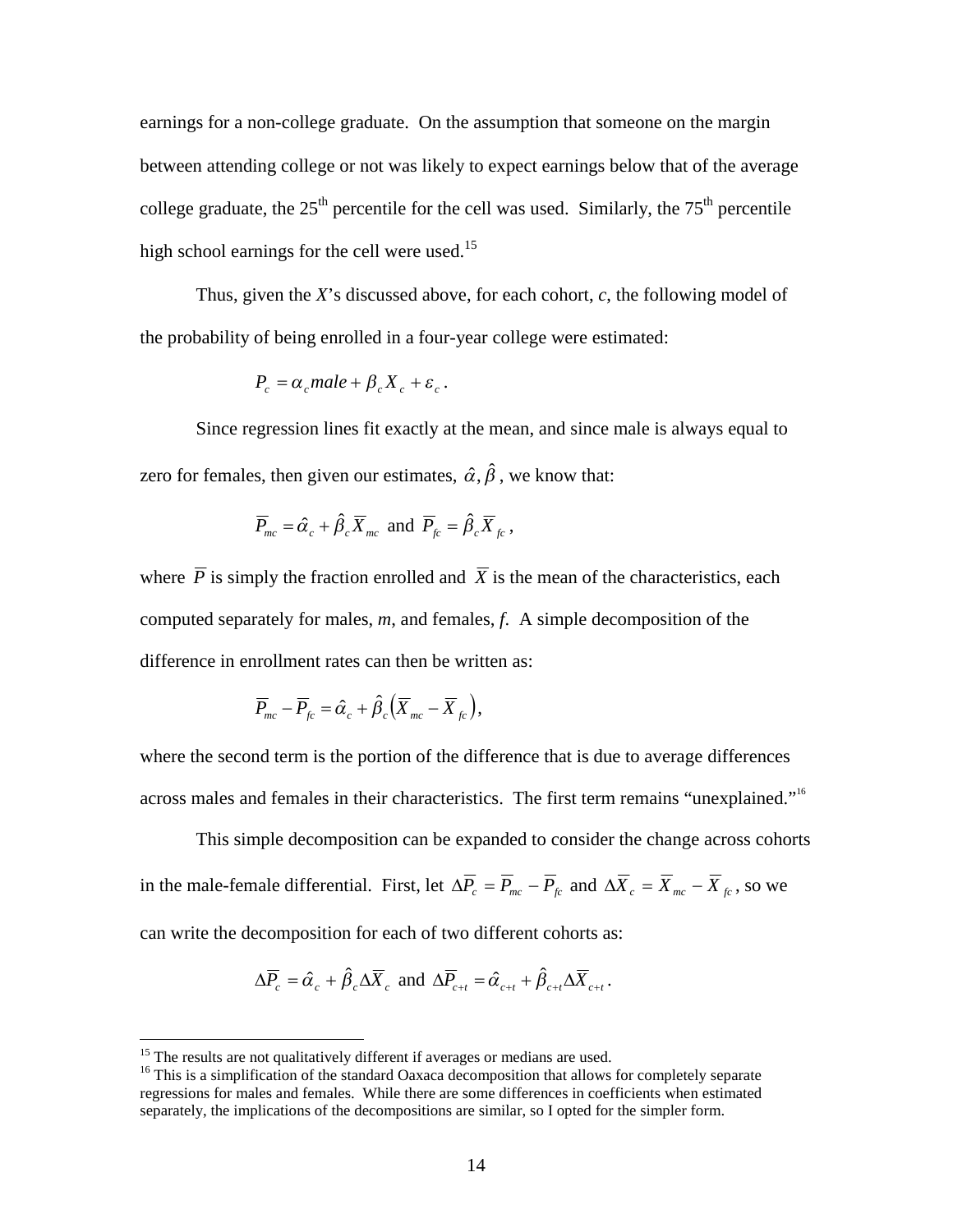A new decomposition can then be calculated for  $\Delta \overline{P}_{c+t} - \Delta \overline{P}_c$ , the change in the malefemale differential.

Let  $\Delta \overline{P}_{c+t}^* = \hat{\alpha}_c + \hat{\beta}_{c+t} \Delta \overline{X}_c$ . That is, let it be the male-female differential that would have been obtained if the mean characteristics for males and females had not changed across cohorts. Thus,  $\Delta \overline{P}_{c+t} - \Delta \overline{P}_{c+t}^*$  is the difference across cohorts that can be explained by changes in mean characteristics, and the portion left unexplained is  $\Delta \overline{P}_{c+t}^* - \Delta \overline{P}_c$ . The explained portion can then be written as:

$$
\hat{\beta}_{c+t} \left( \Delta \overline{X}_{c+t} - \Delta \overline{X}_c \right) = \hat{\beta}_{c+t} \left[ \left( \overline{X}_{mc+t} - \overline{X}_{fc+t} \right) - \left( \overline{X}_{mc} - \overline{X}_{fc} \right) \right].
$$

### *B. Within Cohort Enrollment Decompositions*

 Table 1 presents the results from this exercise for 20 year olds, for the 1955, 1960, 1965, 1970 and 1975 cohorts. Before moving to the decompositions, it is worth looking first at the basic implications of the regressions. Looking first at the oldest cohort, we see that males were almost 4 percentage points more likely to be enrolled. Conditional on the covariates described above, however, males are actually less likely to be enrolled, although this difference is statistically insignificant. Marital status is an important predictor of enrollment status, as those never married are almost 27 percentage points more likely to be enrolled. Race is also important, with blacks being much less likely to enroll. At this age, being a veteran reduces the likelihood of enrollment by almost 15 percentage points. While not always significant, the economic variables inspired by the basic human capital investment model are generally of the expected sign. Higher expected earnings for college graduates lead to increases in the probability of enrollment, while higher expected earnings for high school graduates lead to decreases in the probability. Higher levels of tuition reduce enrollments as well. Finally, the importance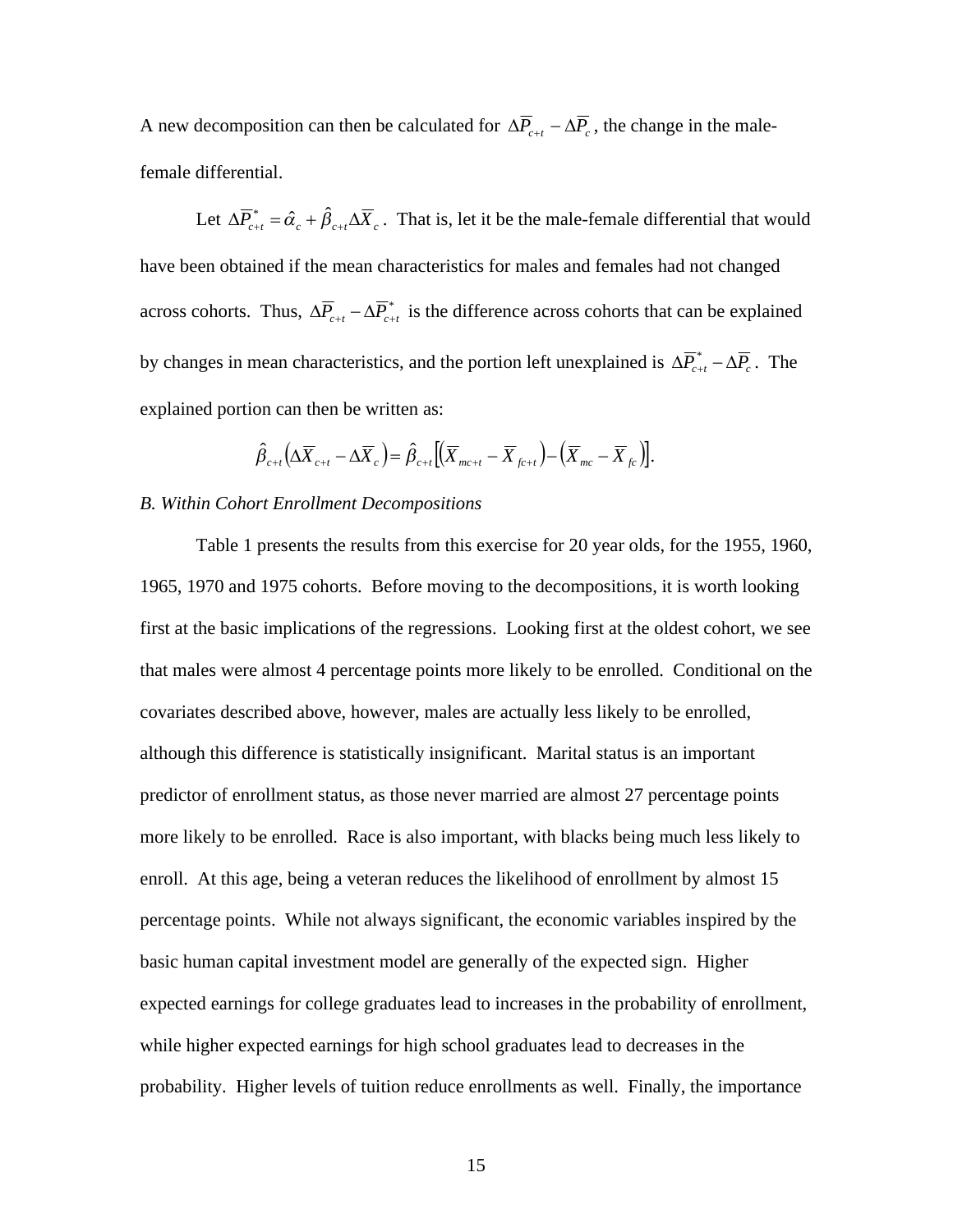of conditioning on high school graduation is clear.

 Results are fairly similar for the next cohort. Interestingly, the relative size of the coefficients on the earnings variables is somewhat different. For the 1955 cohort, they were close to being of equal magnitude (although with the expected opposite sign). Since the difference of logs is the same as the log of the ratio, this result is consistent with individuals responding simply to the returns to college as measured by the college/high school earnings ratio. For the 1960 cohort, though, the point estimate of the high school earning coefficient is twice the size of that for college earnings (although the hypothesis that they are equal cannot be rejected). By the 1965 and 1970 cohorts, the negative effect of higher high school earnings is even more negative, while the effect of college earnings is always insignificant (and wrong signed in one case). Here we can reject that they are of equal magnitude (and opposite sign) at the 13 and 8 percent level, respectively. Finally, for the youngest cohort, neither earnings measure is significant, although the point estimate on high school earnings remains larger than that on college earnings.

 This change over time in the effect of expected high school versus college earnings points to the intriguing possibility that discount rates have increased over time.<sup>17</sup> Males earn more than females, both as college graduates and as high school graduates. To the extent, though, that the future is being increasingly discounted, the lure of higher wages now could dominate the male's decision. The increasingly negative effect of higher high school earnings and the disappearance of the positive effect of higher college earnings is entirely consistent with this theory. The decompositions will shed more light on this possibility.

Turning then to the results of the within cohort decomposition, we can see that a

 $17$  Bernheim (1990) notes that increases in discount rates may explain the decline in savings across cohorts.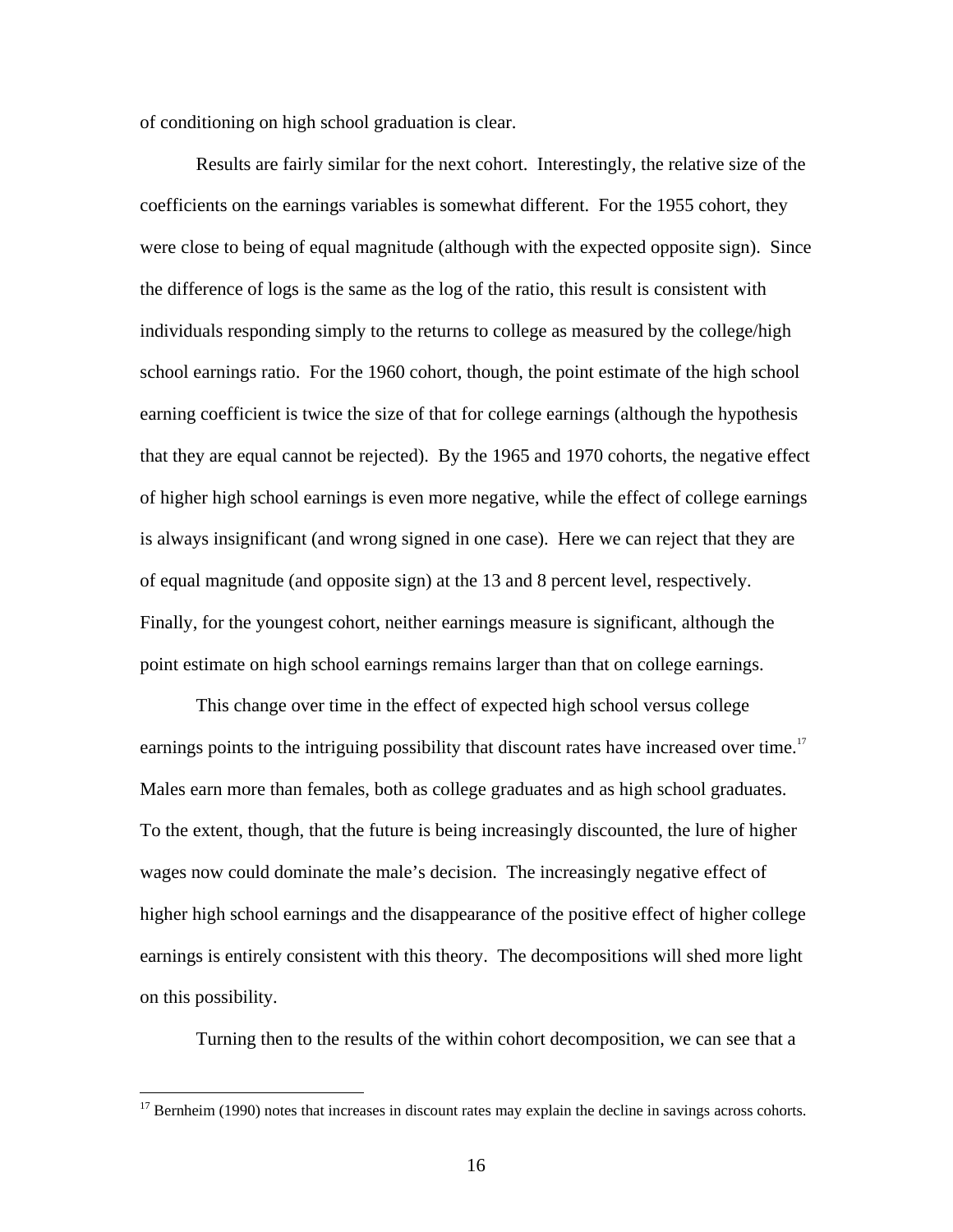major contributor towards explaining the male-female difference for the oldest cohort is the much higher fraction of males who are never married. Only 59 percent of 20-year-old females born in 1953 to 1957 are never married, compared with 80 percent of males. If that many females were single, their enrollment rate would be predicted to be almost 6 percentage points higher. The higher expected earnings of male college graduates increases enrollment by almost 4 percentage points, but this is mostly offset by the higher expected earnings of male high school graduates. The higher available wages in this case would decrease male enrollment by about 3 percentage points.

 For the 1960 cohort, there is very little difference between the male and female propensities to enroll – just 0.6 percentage points, and conditioning on observable characteristics explains just 0.2 percentage points. Again the difference in marital status implies males are much more likely to attend – almost 4 percentage points in this case. The effect of higher earnings for male college graduates is much smaller in this case, implying a 2-percentage point increase, but higher earnings for high school graduates now imply an almost 5-percentage point decrease. As indicated above, together the change in the effect of earnings may reflect increasing discount rates over time, and all else equal it predicts a 3-percentage point higher enrollment rate for females. This is offset by their higher marriage rates, though, so that overall there is very little explained (although very little to explain).

 Males are still more likely than females to be enrolled for the 1965 cohort, by almost 2 percentage points. Conditional on observable characteristics, however, they would be expected to be even more likely to be enrolled. The coefficient on male is now 0.043 and significant, implying that more than 100 percent of the male-female difference remains unexplained. This result appears mainly due to the significant negative effect of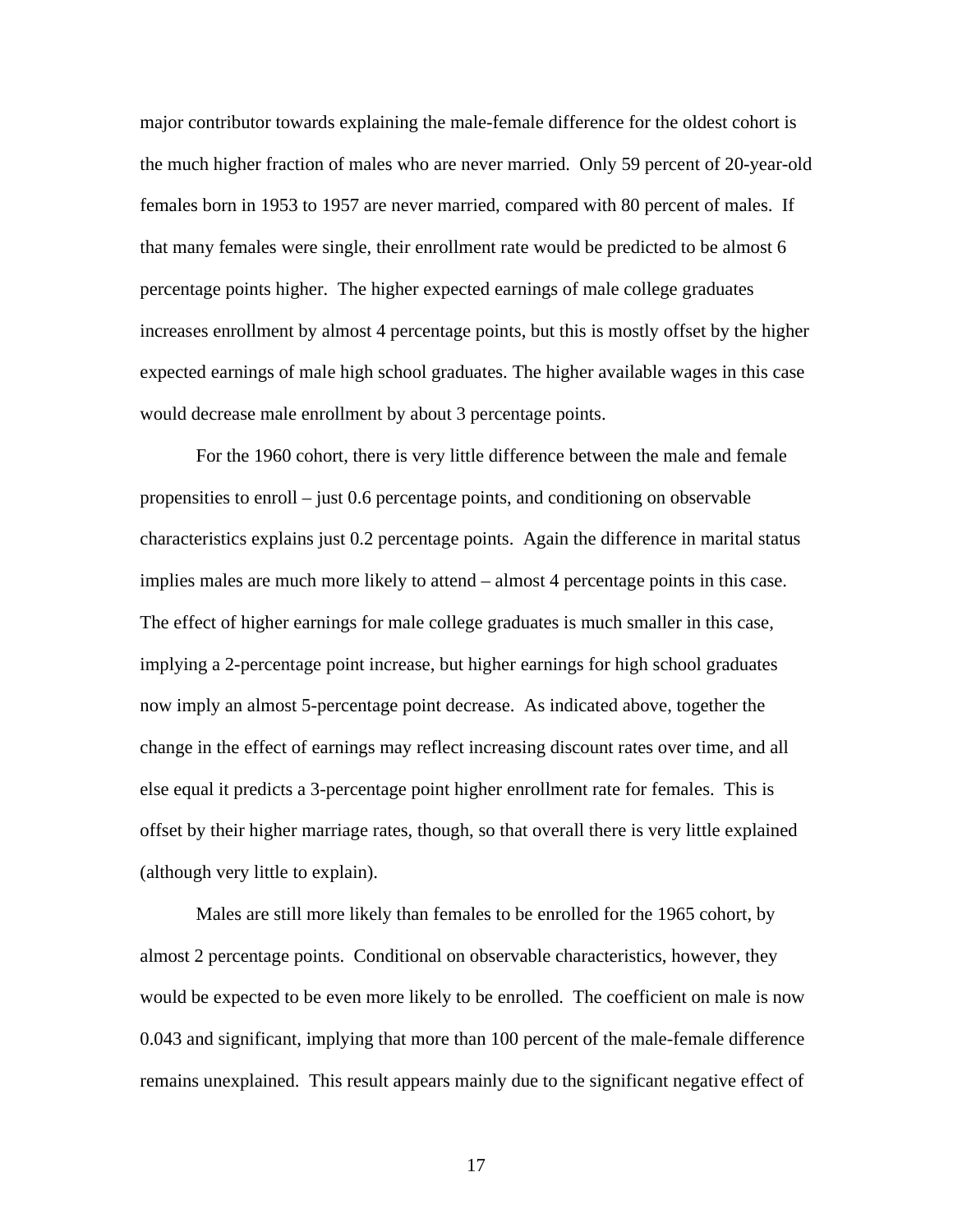higher high school graduate earnings, which is now not offset at all by the effect of higher college graduate earnings. In fact, the point estimate implies a negative effect. Taken together as an indication of increasing discount rates, this implies about a 5 percentage point higher female enrollment rate. Again, this is mostly offset by higher marriage rates, which imply over a 4-percentage point lower enrollment rate for females.

 The 1970 cohort is the first for which we observe female enrollment rates to be above those for males. In this case, our covariates are capable of completely explaining the difference, even slightly over explaining, leaving males insignificantly more likely to be enrolled. Again, there is a significant negative effect of higher high school graduate earnings, which is now not offset by the very small positive effect of higher college graduate earnings, but which is still moderated by the higher marriage rates among females. In this case, earnings effects imply about a 4-percentage point higher enrollment rate for females, while the higher marriage rates imply a 3.5-percentage point decline. Finally, while for the 1975 cohort females are almost 2 percentage points more likely to be enrolled, our covariates are incapable of explaining this difference. However, the unexplained 2-percentage point lower enrollment rate for males is still not statistically significantly different from zero. Again, the higher marriage rate of females implies higher male enrollment rates – about 3-percentage points now. The effect of earnings has dropped here, implying just over a 1-percentage point lower male enrollment rate.

# *C. Across Cohort Enrollment Decompositions*

 As noted above, it is also possible to perform a decomposition across any two cohorts. Table 2 presents the results from this exercise. First, we can see that the malefemale difference declined by 3 percentage points from the 1955 cohort to the 1960 cohort. Changes in the male-female difference in characteristics can explain just about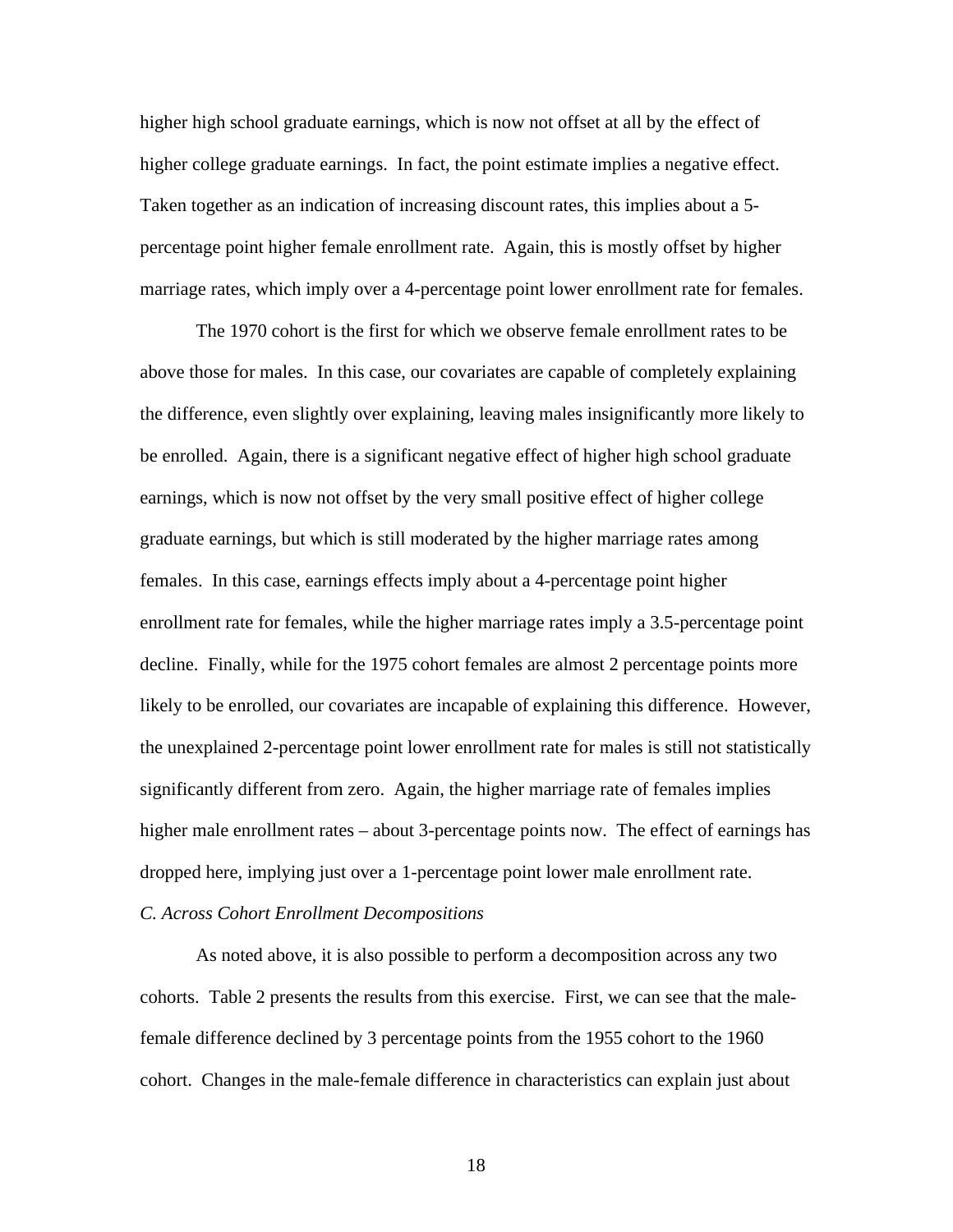half of this decline. Perhaps not surprisingly, the biggest contributor is the change across cohorts in relative marriage rates, which explains just over 1 percentage point. The increasing gap between male and female high school graduation rates contributes another 0.6 percentage points. Across these cohorts, the narrowing of the male-female wage gaps for college and high school graduates are basically offsetting.

 Between the 1960 cohort and the 1965 cohort, the male-female enrollment difference increased by 1.4 percentage points. Again about half of this change can be explained by changes in the male-female difference in characteristics. Most noticeably, the shrinking gap between male and female high school graduate's expected earnings explains 0.7 percentage points, with the narrowing of the marriage gap counteracting this change only slightly. By the 1970 cohort, females were more likely to be enrolled, representing a 3-percentage point drop in the male-female enrollment difference. Overall, none of this change can be explained by changes in the male-female difference in characteristics. Only the continued narrowing of the marriage gap contributes at all, and then less than 1-percentage point. Even this small explanation is offset by the continued decline in the male-female wage gap for high school graduates. Finally, there is very little change in the male-female enrollment gap between the 1970 and 1975 cohorts – just a 0.6 percentage point decline. All of this could be explained by the sustained narrowing in marriage rates, although it is offset somewhat by an increasing fraction of the female sample being black.<sup>18</sup> Still, almost all of this small change can be explained.

Overall, then, the formal decompositions are mainly suggestive. Because the

<sup>&</sup>lt;sup>18</sup> Black males are disproportionately represented among the noncivilian, institutionalized population. Presumably, the increasing tendency for young black males to be in prison is behind this growth in the proportion of females who are black.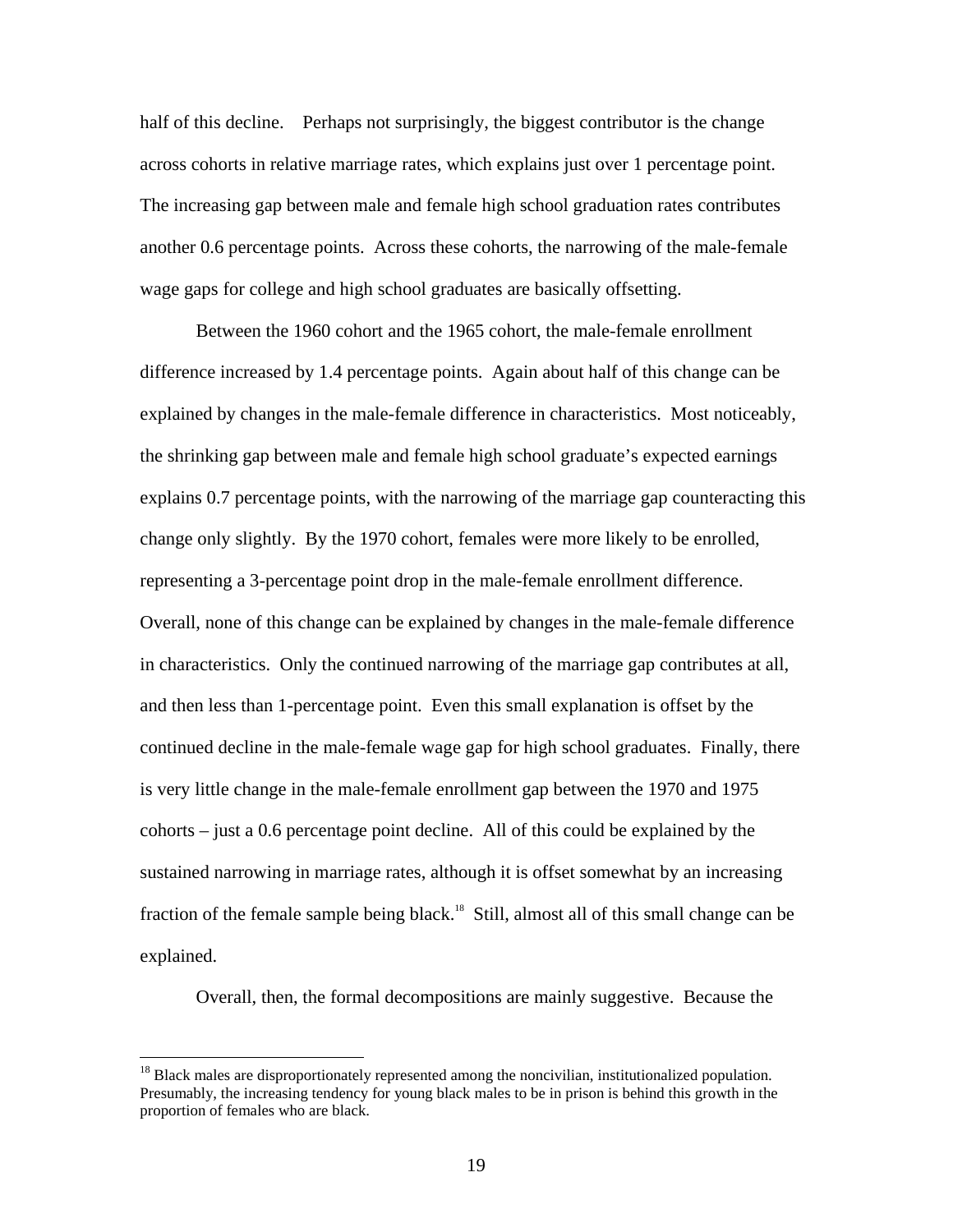actual male-female differences in the probability of enrollment are relatively small in the sample, in all cases the unexplained difference is not significantly different from zero. Nonetheless, there is clear support for the idea that social changes, in the form of women delaying marriage for careers, have been an important contributor to the relative increase in female enrollments. Perhaps more surprising is the apparent role played by increasing discount rates over time. While males earn more than females with or without college degrees, the effect of higher male wages with a degree has dissipated as the future becomes more highly discounted, and thus been overwhelmed by the effect of higher male wages without a degree. While not presented here, decompositions for older individuals support the importance of the Vietnam War in the early decline, as a reduction in the number of male veterans explains most of the early drop in the older male-female enrollment difference.

### **IV. Conclusions and Directions for Further Research**

 Based on the descriptive analysis and the decomposition analysis some basic patterns emerge. First, a good part of the decline in the fraction male of college students over the past 30 years appears due to a one-time event. That is, the social changes that increased opportunities for women resulted in females delaying marriage and enrolling in college at the same rate as males. Women who had previously not entered college, then enrolled in higher education at older ages, which further decreased the male/female ratio in enrollment. Now that the propensity for young women to enroll in college is as high or higher than for young men, we can likely expect this "backlog" effect to taper off. Additionally, the very high male/female ratio in the early to mid 1970's was a result of the Vietnam War. As Vietnam-era veterans taking advantage of educational benefits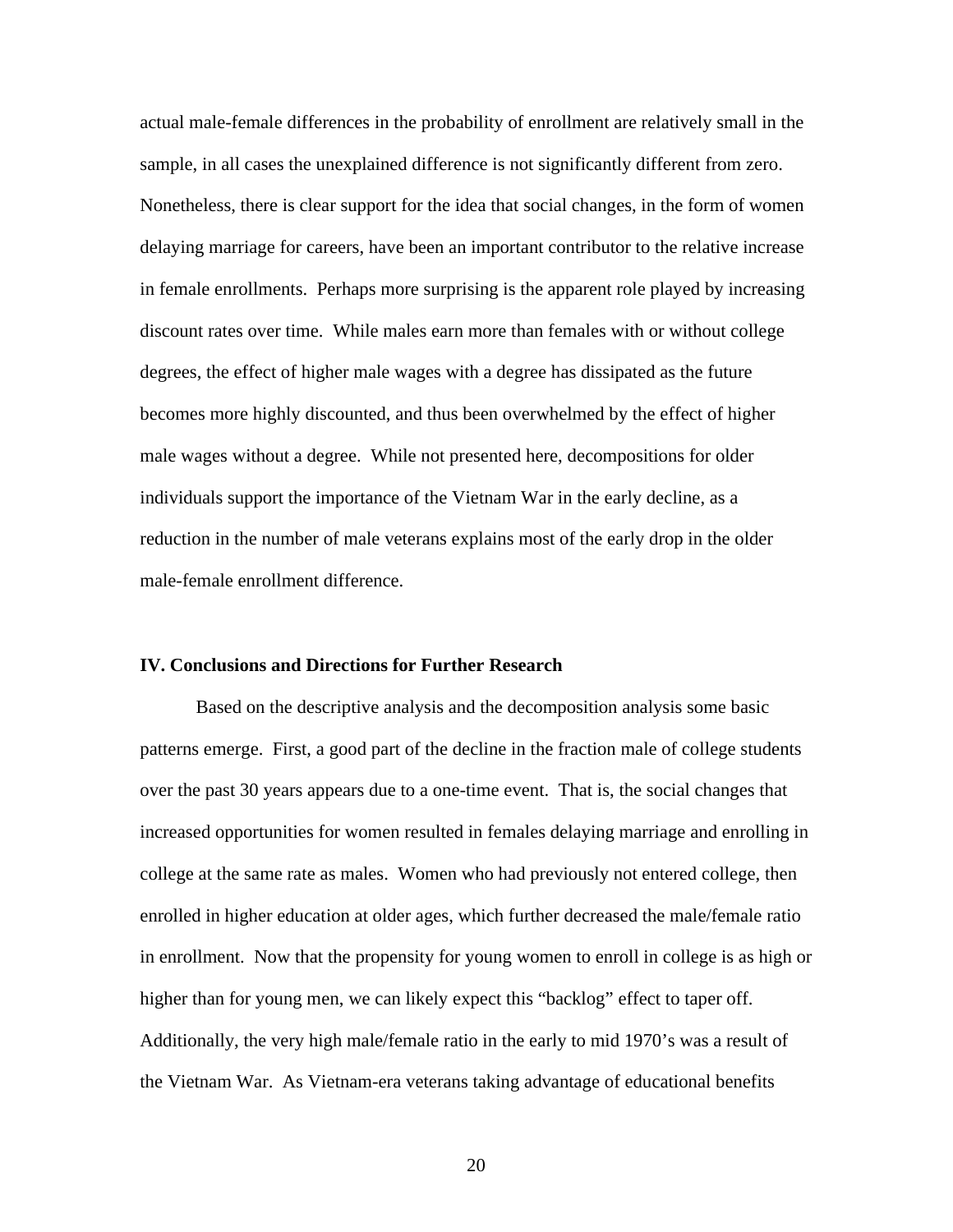moved through the system, older male enrollments swelled.

 The changes of the 1970's are unlikely to be repeated. Thus, of more interest is the slower decline in the late 1980's and early 1990's. While this continued decline is less easily explained, several contributors did emerge from the analysis. First, it appears that over time discount rates may have increased. While for cohorts born in the 1950's we observed both a positive effect of higher potential earnings with a college degree and a negative effect of higher potential earnings with just a high school diploma, for later cohorts the positive effect faded out. Additionally, the deterrent effect of immediate earnings possibilities generally grew larger. Because males earn more than females at all levels of education, this increased emphasis on current earnings suppressed college enrollment relatively more for males.

 The analysis indicated that conditional on high school graduation, and conditional on being part of the civilian, noninstitutionalized population, young females were only slightly more likely to be enrolled in a four year college, although this difference is not statistically significant. However, given that males are more likely to be high school dropouts, in the military and in prison, females will remain a higher fraction of college enrollees even with equal enrollment propensities. While we generally expect higher fractions of males to join the military or to end up in prison, it is not clear that the effect this has on relative college enrollment rates has been considered. If relatively equal fractions of males and females are desired on college campuses, then it will be necessary to delve deeper into the distribution of males. Given that when measured by socioeconomic status, college males are better off than females, we are left with the question, then, of why these males do worse in high school and are less likely to graduate from college. A related question is why males are more likely to drop out of high school.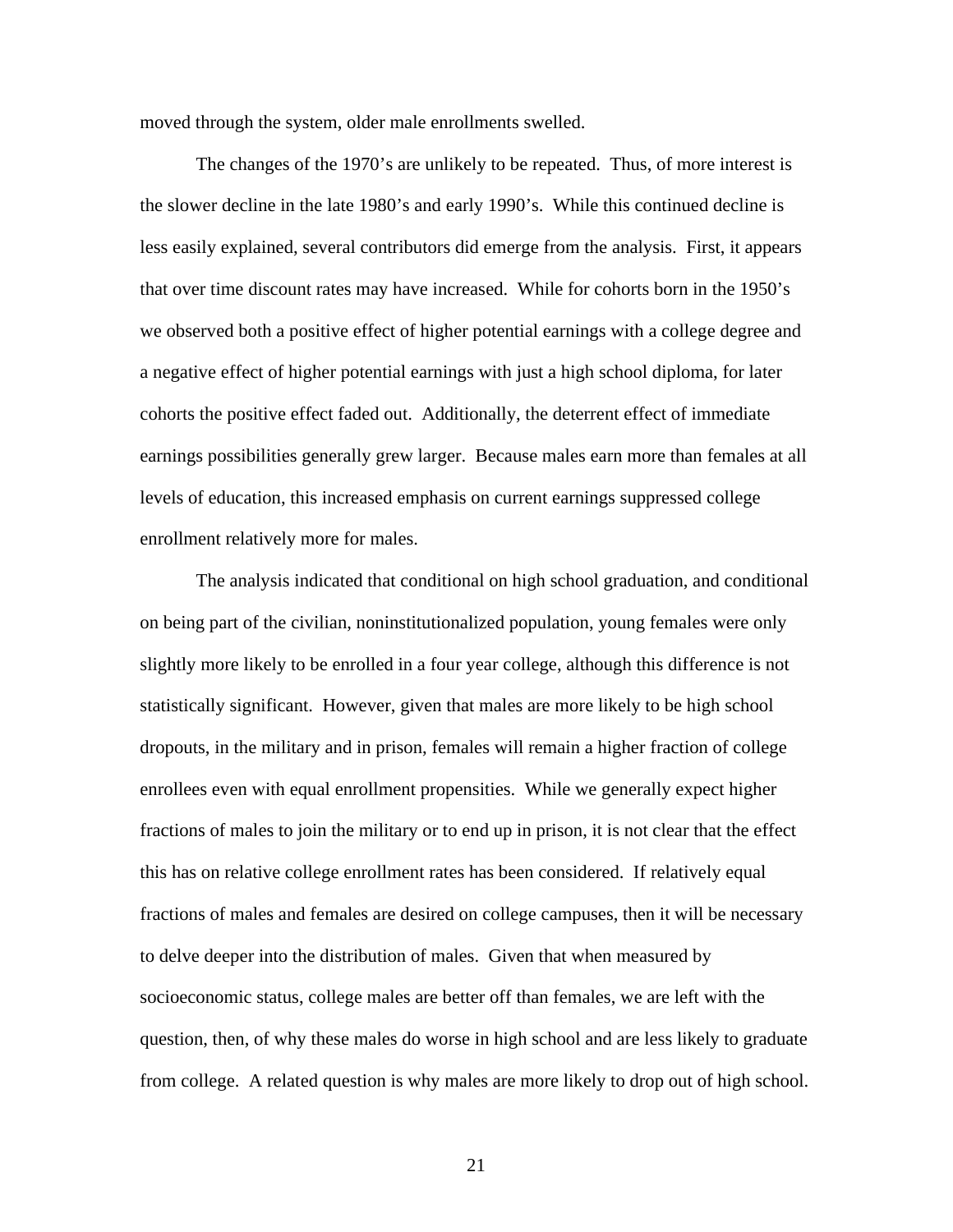Finding an answer to these questions is likely to be difficult, but necessary to fully understand the current and future composition of college enrollments.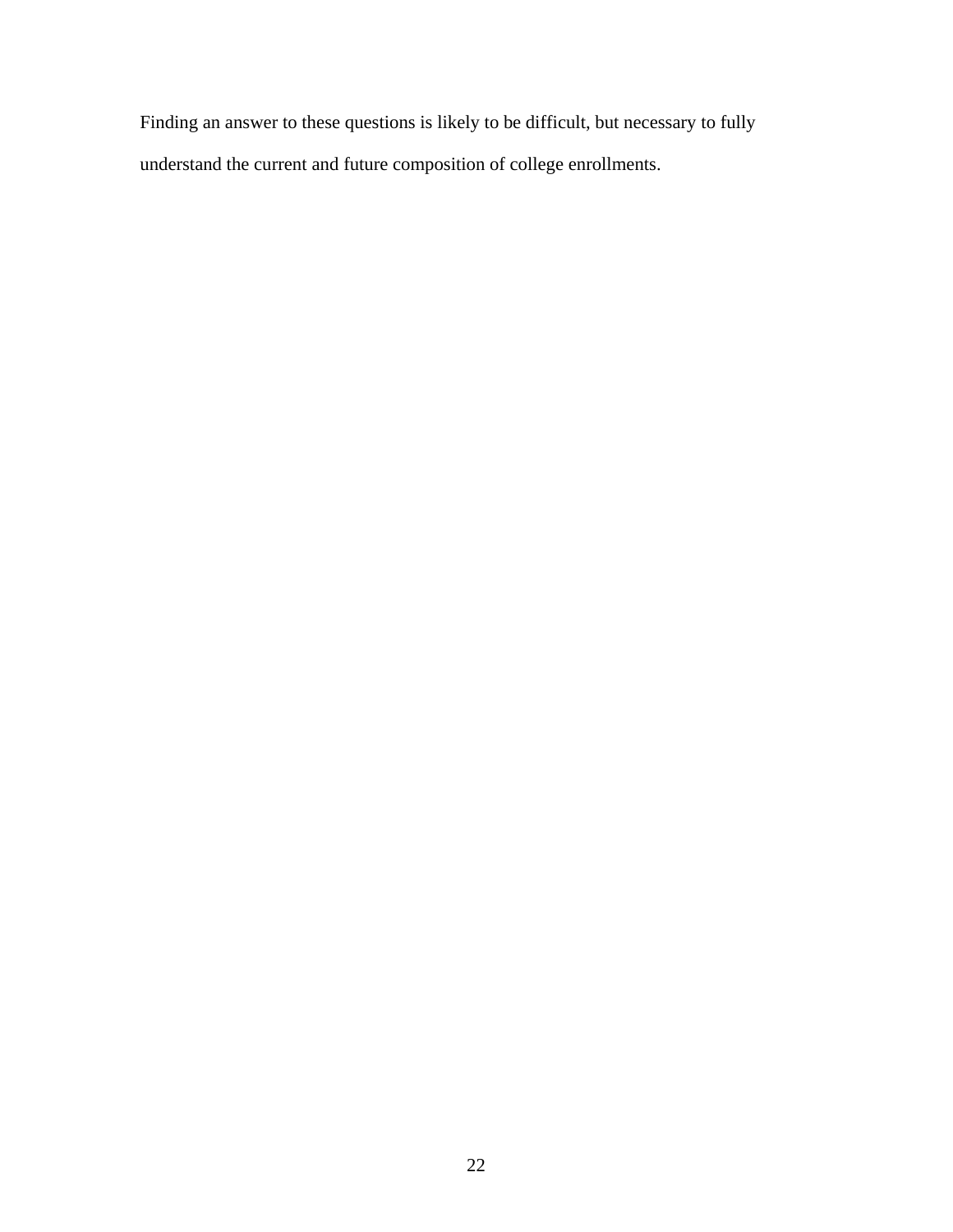## **References**

- Astin, Alexander W., Sharon A. Parrott, William S. Korn and Linda J. Sax. *The American Freshman: Thirty Year Trends*. Los Angeles: Higher Education Research Institute, UCLA. 1997.
- Averett, Susan L. and Mark L. Burton. "College Attendance and the College Wage Premium: Differences by Gender." *Economics of Education Review* 15 (February 1996): 37-49.
- Becker, Gary. *Human Capital: A Theoretical and Empirical Analysis, with Special Reference to Education*, National Bureau of Economic Research, New York, 1964.
- Bernheim, Douglas. *The Vanishing Nest Egg: Reflections on Saving in America*. New York, Priority Press. 1991.
- Card, David and Thomas Lemieux. "Dropout and Enrollment Trends in the Post-War Period: What Went Wrong in the 1970's?" NBER Working Paper 7658, April 2000.
- Current Population Surveys, October 1968-1997: School Enrollment [machine-readable data files]/conducted by the Bureau of Census for the Bureau of Labor Statistics. Washington: Bureau of the Census [producer and distributer], 1968-1997. Santa Monica, CA: Unicon Research Corporation [producer and distributor of CPS Utilities], 1999.
- Current Population Surveys, March 1962-1998 [machine-readable data files]/conducted by the Bureau of Census for the Bureau of Labor Statistics. Washington: Bureau of the Census [producer and distributer], 1962-1998. Santa Monica, CA: Unicon Research Corporation [producer and distributor of CPS Utilities], 1999.
- Jacobs, Jerry A. and Scott Stoner-Eby. "Adult Enrollment and Educational Attainment." *The Annals of the American Academy of Political and Social Science* 559 (September 1998): 91-108.
- Kane, Thomas J. "College Entry by Blacks since 1970: The Role of College Costs, Family Background, and the Returns to Education." *Journal of Political Economy* 102 (October 1994): 878-911.
- Koerner, Brendan I. "Where the boys aren't: Fewer are going to college*" U.S. News and World Report* (February 8, 1999).
- Leigh, Duane E. and Andrew M. Gill. "Labor Market Returns to Community Colleges." *Journal of Human Resources* 32 (Spring 1997): 334-353.
- Lewin, Tamar. "American Colleges Begin to Ask, Where Have All the Men Gone*?" New*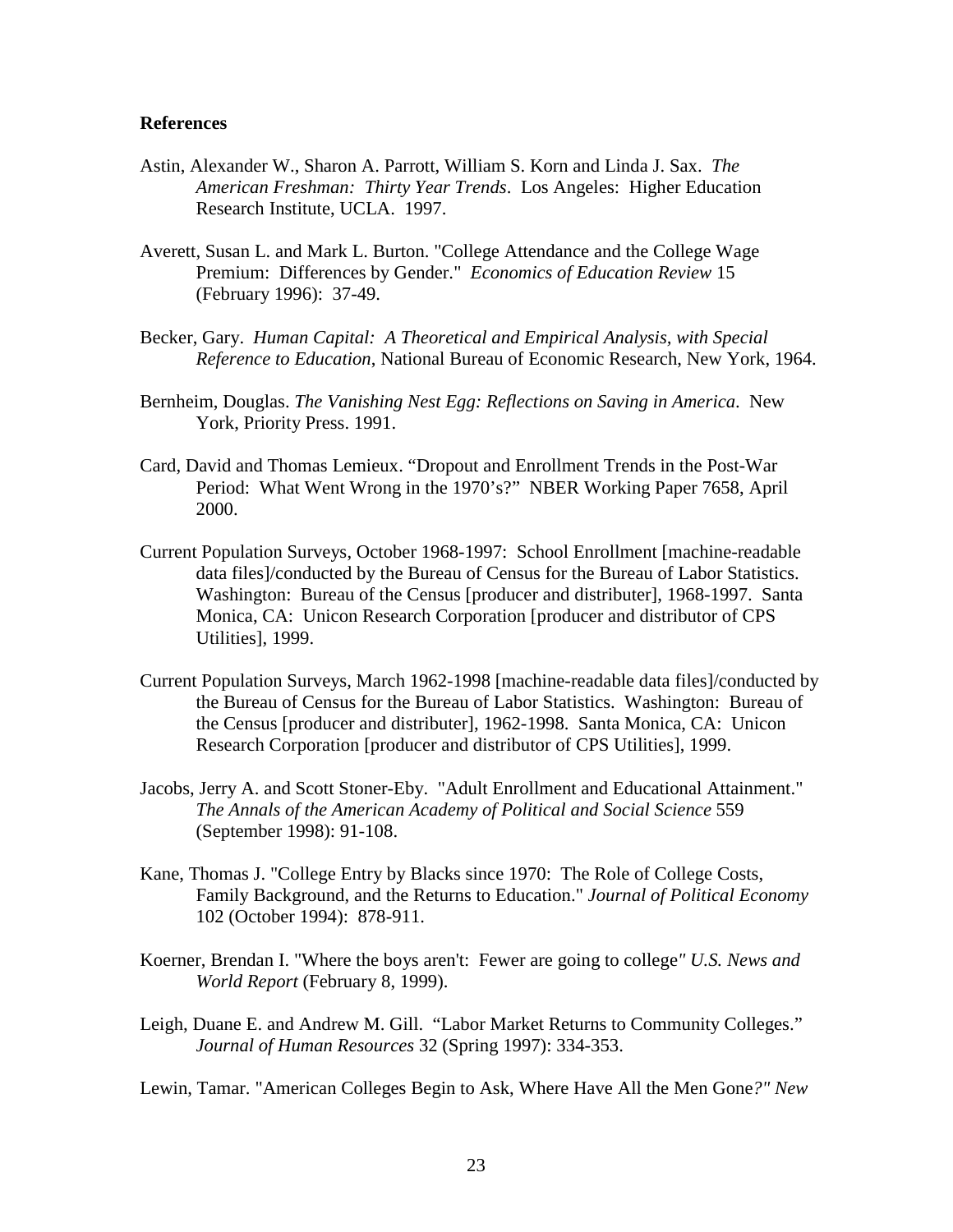*York Times* (December 6, 1998): A1.

- Mincer, Jacob. "Investment in Human Capital and Personal Income Distribution," *Journal of Political Economy* 66 (August 1958): 281-302.
- National Center for Education Statistics, *Digest of Educational Statistics 1999*, Department of Education, 1999. Available at http://nces.ed.gov/pubs2000/Digest99/.
- Schultz, T.W. "Investment in Human Capital," *American Economic Review* 51 (1961): 1-17.
- Selective Service System, *History and Records*, revised December 23, 1999. Available at http://www.sss.gov/hist.htm
- U.S. Department of Justice, Bureau of Justice Statistics, *Prisoners* (various years). Available at http://www.ojp.usdoj.gov/bjs/pubalp2.htm#Prisoners
- U.S. Department of Defense, *Selected Manpower Statistics* (various years). Available at http://web1.whs.osd.mil/MMID/PUBS.HTM#m01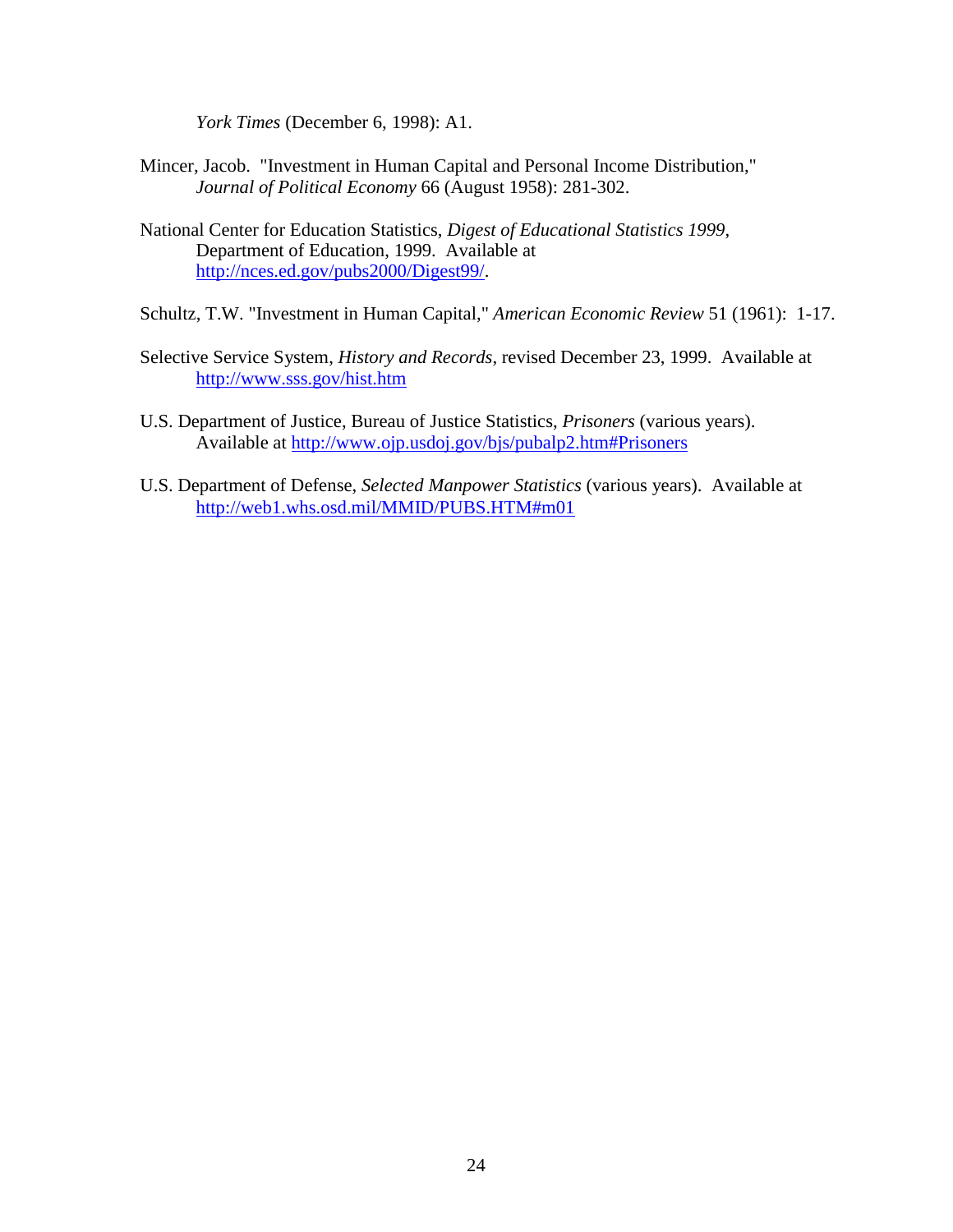



Source: Digest of Educational Statistics, Table 190  $\overline{\Box}$  Full-Time  $\overline{\Box}$  Total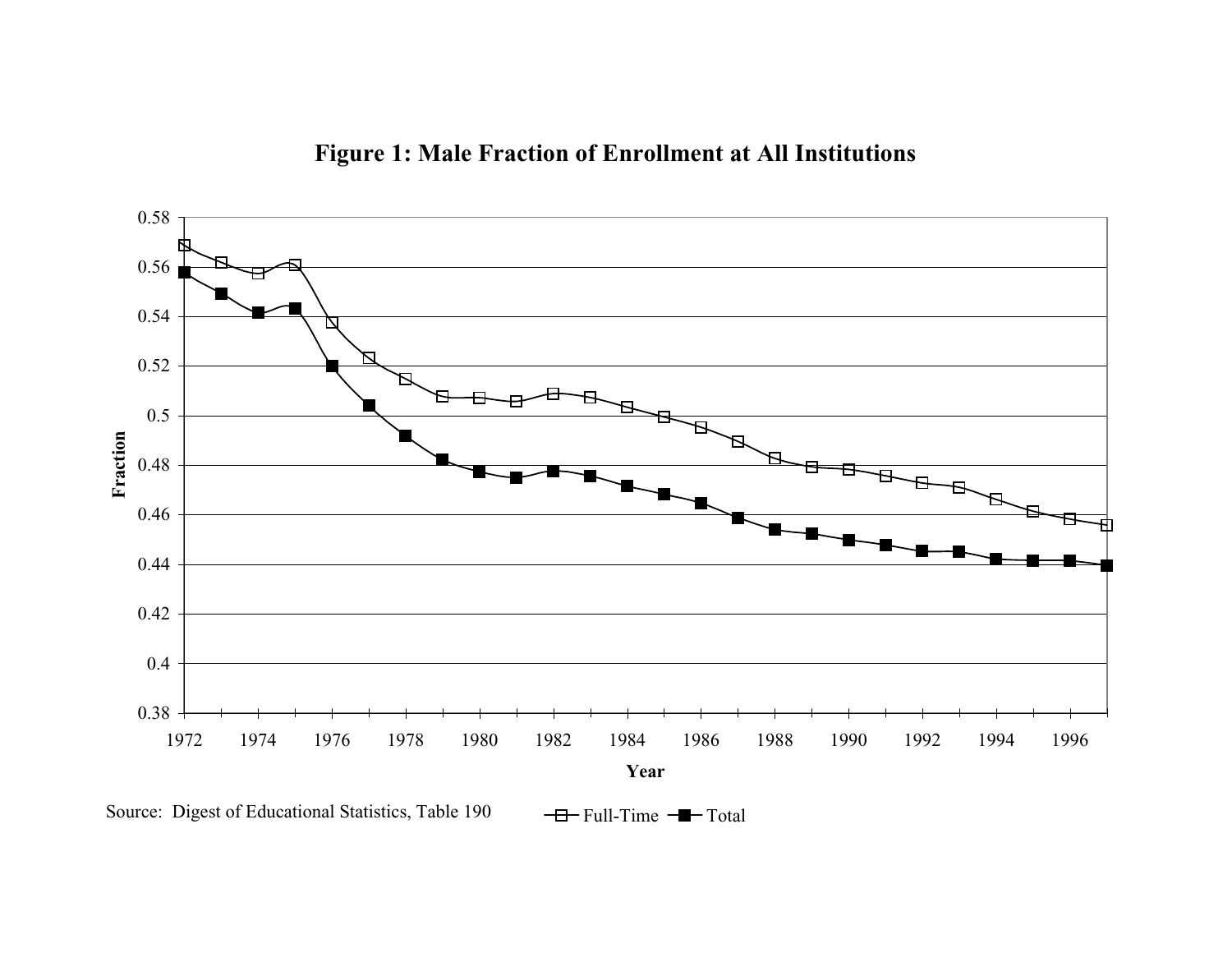# **Figure 2: Fraction Male of Assorted Populations**



 $-\blacksquare$  All College Students  $-\Delta$  College Students Age 18-22  $-\blacktriangle$  4-Yr College Students Age 18-22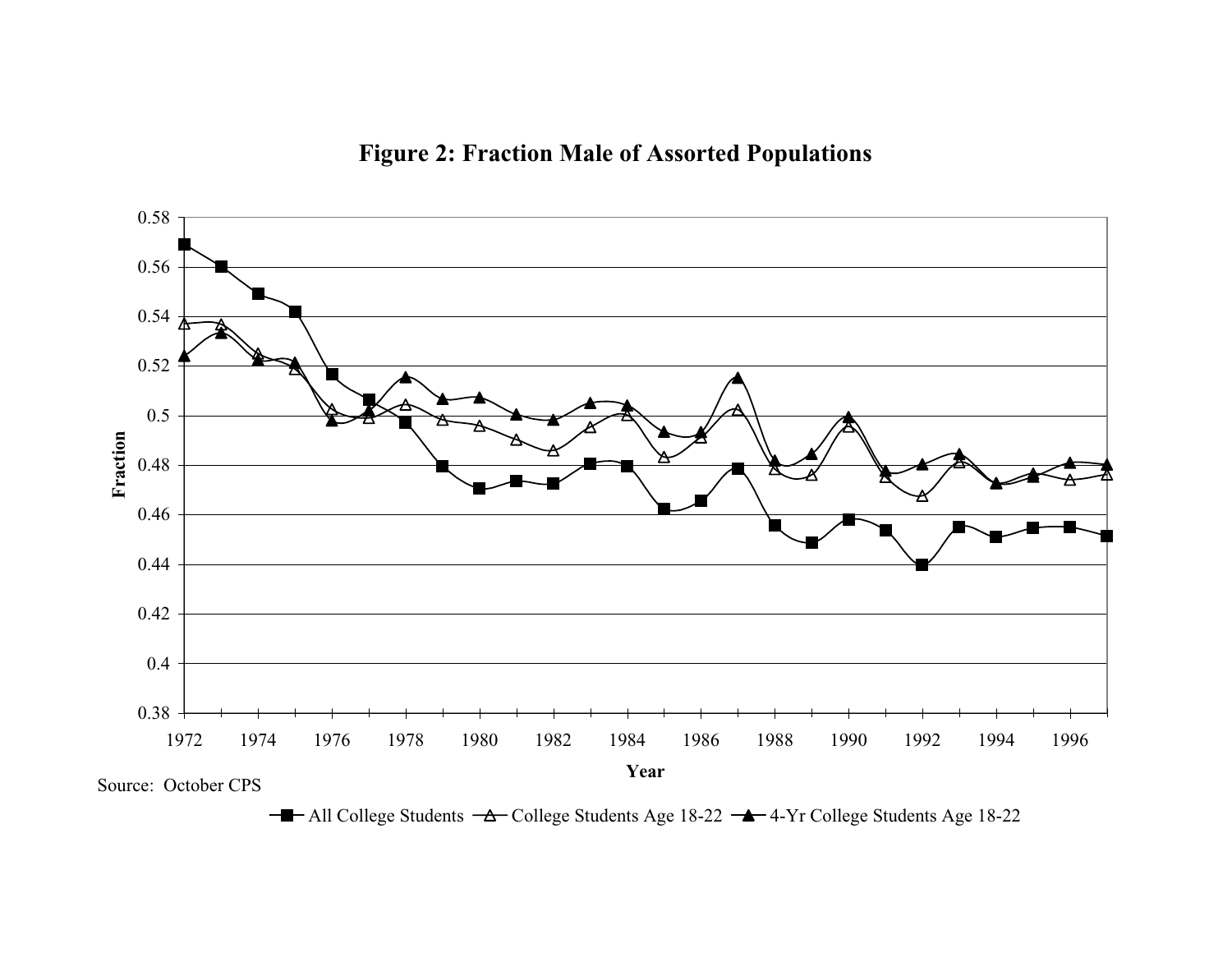# **Figure 3: Male/Female Ratios in Enrollment and Attainment**



 $-\blacksquare$  Enrollment in 4-yr college (age 18-22)  $-\blacksquare$  Have Degree by March 93-97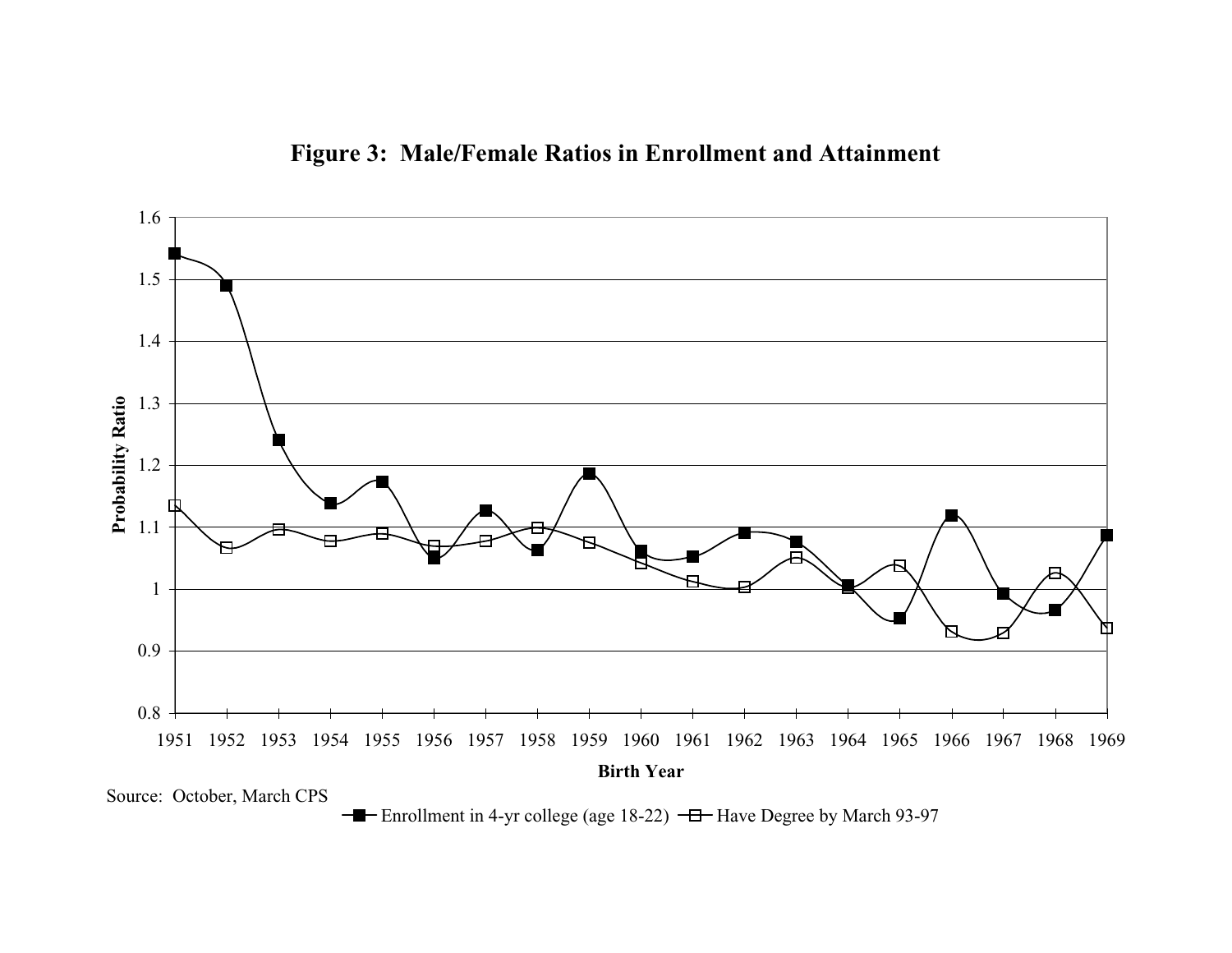

All <del>-∆-</del> Age 18-22 -▲- Age 18-22, 4-yr college -●- Age 18-22, 4-yr college, HS grads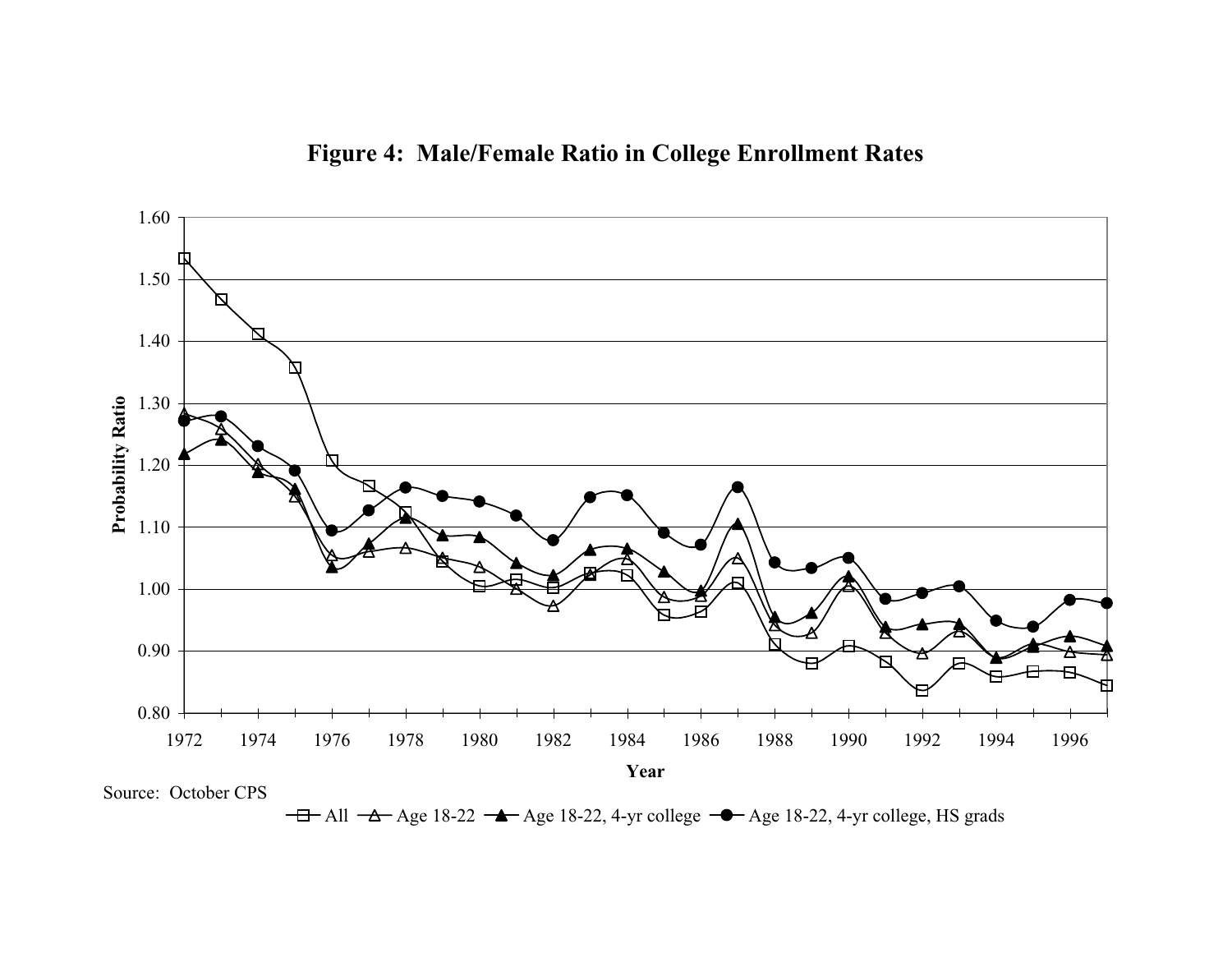

Graduated <del>A</del> Stayed **-** Left <sup>-</sup> X Risk Group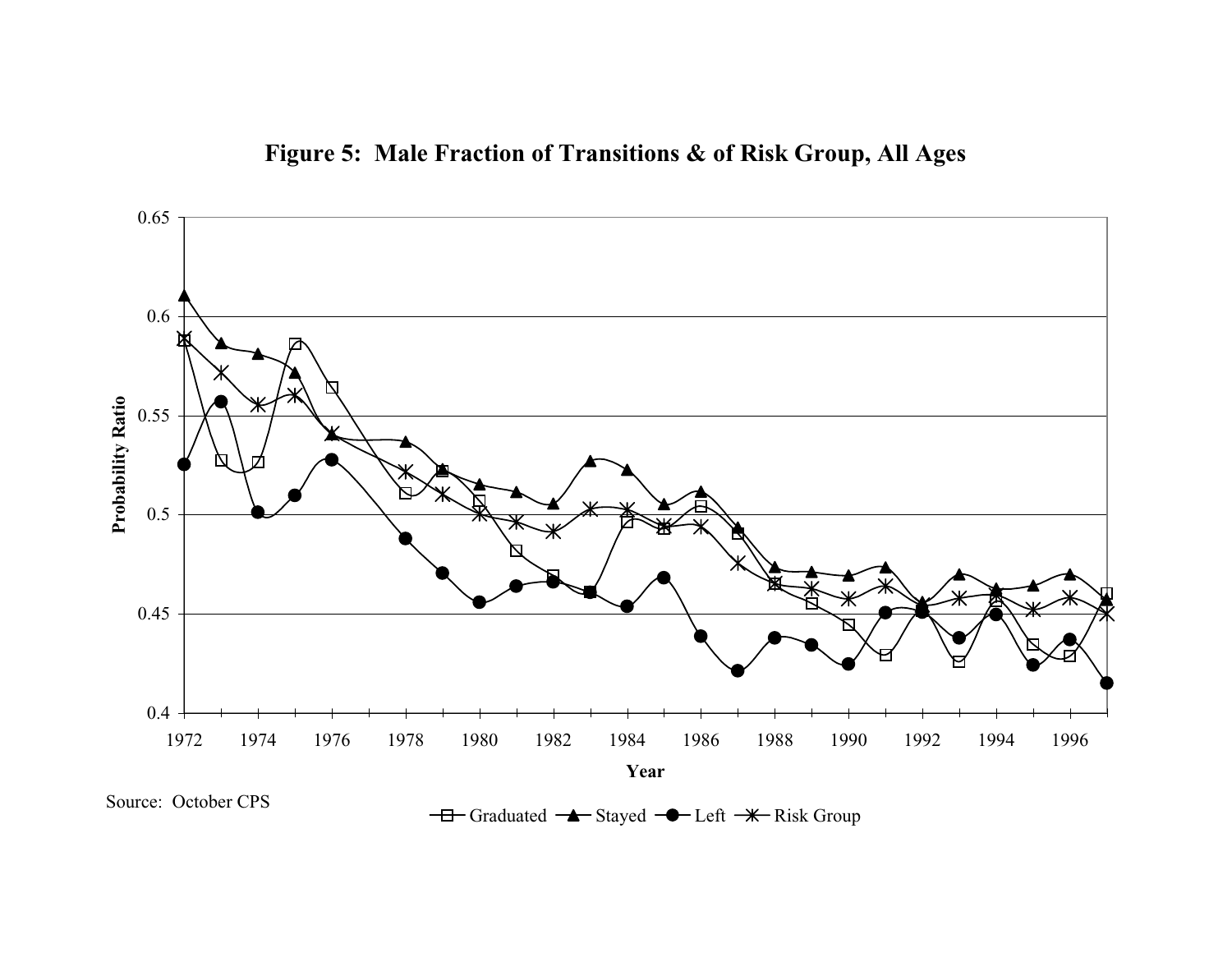|  | Table 1: Decompositions of College Enrollment Rate, 20 Year Olds - Page 1 |  |
|--|---------------------------------------------------------------------------|--|
|  |                                                                           |  |

|                                                       |       | means  |            |          | male-female coefficient coefficient |
|-------------------------------------------------------|-------|--------|------------|----------|-------------------------------------|
| 1955 cohort                                           | male  | female | difference |          | (std error) *difference             |
| <b>Difference in Enrollment Rate</b>                  | 0.266 | 0.228  | 0.038      |          |                                     |
| Unexplained                                           |       |        |            |          |                                     |
| (i.e. male dummy)                                     | 1.000 | 0.000  | 1.000      | $-0.019$ | $-0.019$                            |
| Explained by                                          |       |        |            | (0.030)  |                                     |
| never married                                         | 0.804 | 0.593  | 0.211      | 0.268    | 0.056                               |
|                                                       |       |        |            | (0.012)  |                                     |
| spouse gone                                           | 0.013 | 0.047  | $-0.034$   | 0.032    | $-0.001$                            |
|                                                       |       |        |            | (0.016)  |                                     |
| black                                                 | 0.115 | 0.133  | $-0.017$   | $-0.100$ | 0.002                               |
|                                                       |       |        |            | (0.039)  |                                     |
| white                                                 | 0.868 | 0.858  | 0.010      | $-0.014$ | 0.000                               |
|                                                       |       |        |            | (0.038)  |                                     |
| south                                                 | 0.313 | 0.337  | $-0.025$   | 0.009    | 0.000                               |
|                                                       |       |        |            | (0.019)  |                                     |
| veteran                                               | 0.041 | 0.000  | 0.041      | $-0.145$ | $-0.006$                            |
|                                                       |       |        |            | (0.020)  |                                     |
| ln(state tuition)                                     | 7.536 | 7.525  | 0.010      | $-0.033$ | 0.000                               |
|                                                       |       |        |            | (0.028)  |                                     |
| ln(state UR)                                          | 1.852 | 1.848  | 0.005      | $-0.029$ | 0.000                               |
|                                                       |       |        |            | (0.018)  |                                     |
| $ln($ weekly earnings) $\{25\%$ for college grad $\}$ | 6.380 | 5.710  | 0.670      | 0.058    | 0.039                               |
|                                                       |       |        |            | (0.019)  |                                     |
| In(weekly earnings) {75% for HS grad}                 | 6.739 | 6.105  | 0.635      | $-0.050$ | $-0.031$                            |
|                                                       |       |        |            | (0.046)  |                                     |
| high school graduate                                  | 0.821 | 0.826  | $-0.004$   | 0.213    | $-0.001$                            |
|                                                       |       |        |            | (0.012)  |                                     |
| intercept                                             | 1.000 | 1.000  | 0.000      | 0.188    | 0.000                               |
|                                                       |       |        |            | (0.309)  |                                     |
| <b>Total Explained</b>                                |       |        |            |          | 0.056                               |

| 1960 cohort                                            |       | means  |            |             | male-female coefficient coefficient |
|--------------------------------------------------------|-------|--------|------------|-------------|-------------------------------------|
|                                                        | male  | female | difference | (std error) | *difference                         |
| <b>Difference in Enrollment Rate</b>                   | 0.243 | 0.237  | 0.006      |             |                                     |
| Unexplained                                            |       |        |            |             |                                     |
| (i.e. male dummy)                                      | 1.000 | 0.000  | 1.000      | 0.004       | 0.004                               |
| Explained by                                           |       |        |            | (0.030)     |                                     |
| never married                                          | 0.853 | 0.688  | 0.165      | 0.234       | 0.039                               |
|                                                        |       |        |            | (0.010)     |                                     |
| spouse gone                                            | 0.012 | 0.042  | $-0.030$   | 0.005       | 0.000                               |
|                                                        |       |        |            | (0.011)     |                                     |
| black                                                  | 0.119 | 0.136  | $-0.018$   | $-0.092$    | 0.002                               |
|                                                        |       |        |            | (0.031)     |                                     |
| white                                                  | 0.860 | 0.846  | 0.014      | 0.002       | 0.000                               |
|                                                        |       |        |            | (0.025)     |                                     |
| south                                                  | 0.322 | 0.346  | $-0.024$   | 0.014       | 0.000                               |
|                                                        |       |        |            | (0.018)     |                                     |
| veteran                                                | 0.032 | 0.002  | 0.030      | $-0.163$    | $-0.005$                            |
|                                                        |       |        |            | (0.016)     |                                     |
| ln(state tuition)                                      | 7.415 | 7.404  | 0.011      | $-0.005$    | 0.000                               |
|                                                        |       |        |            | (0.021)     |                                     |
| ln(state UR)                                           | 1.952 | 1.941  | 0.011      | $-0.010$    | 0.000                               |
|                                                        |       |        |            | (0.016)     |                                     |
| $ln($ weekly earnings) $\{25\%$ for college grad $\}$  | 6.301 | 5.722  | 0.580      | 0.034       | 0.020                               |
|                                                        |       |        |            | (0.020)     |                                     |
| $ln($ weekly earnings) $\{75\% \text{ for HS grad}\}\$ | 6.694 | 6.084  | 0.611      | $-0.076$    | $-0.046$                            |
|                                                        |       |        |            | (0.054)     |                                     |
| high school graduate                                   | 0.808 | 0.836  | $-0.029$   | 0.230       | $-0.007$                            |
|                                                        |       |        |            | (0.011)     |                                     |
| intercept                                              | 1.000 | 1.000  | 0.000      | 0.216       | 0.000                               |
|                                                        |       |        |            | (0.366)     |                                     |
| <b>Total Explained</b>                                 |       |        |            |             | 0.002                               |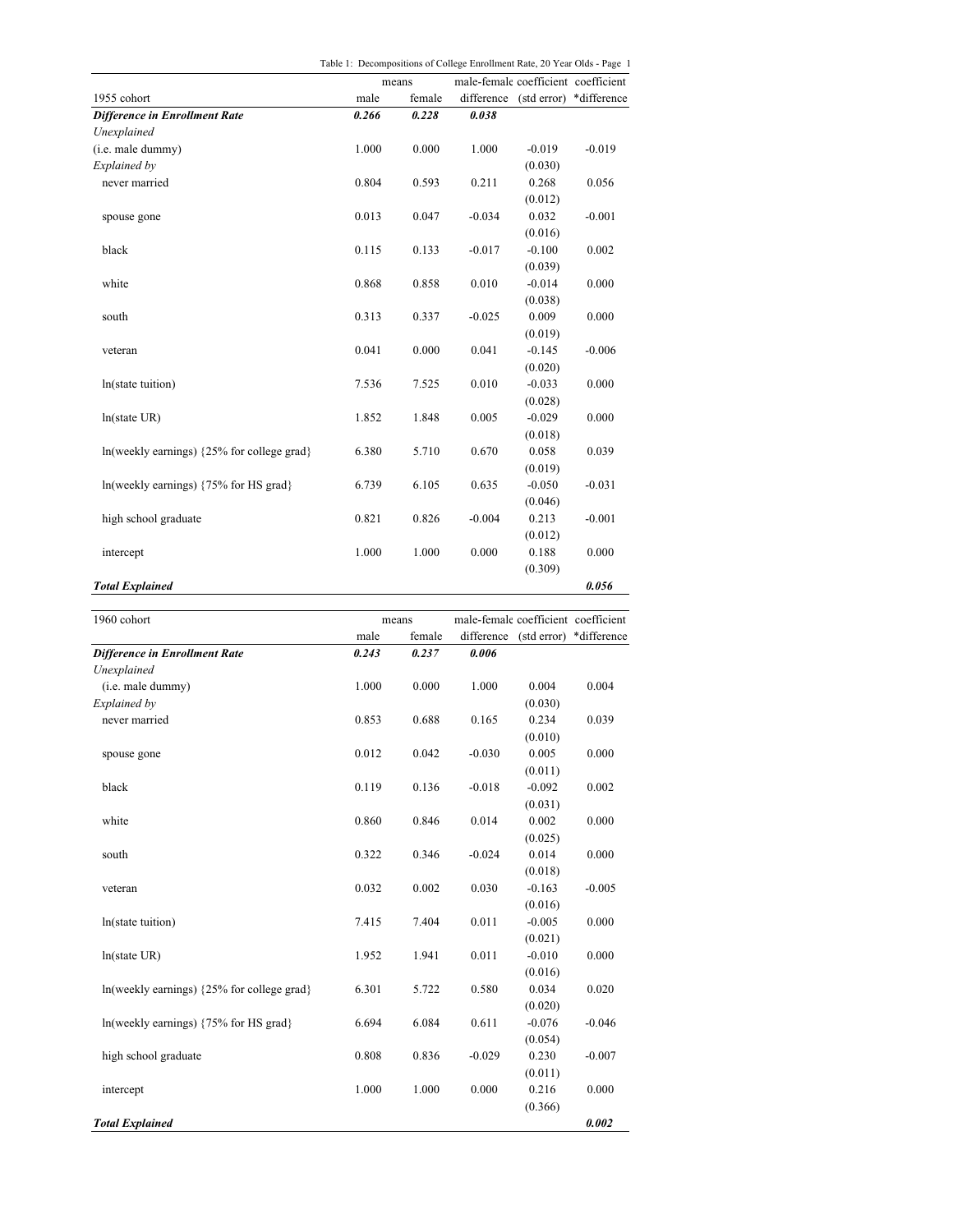| 1965 cohort                                            |       | means  |          |          | male-female coefficient coefficient |
|--------------------------------------------------------|-------|--------|----------|----------|-------------------------------------|
|                                                        | male  | female |          |          | difference (std error) *difference  |
| <b>Difference in Enrollment Rate</b>                   | 0.267 | 0.248  | 0.019    |          |                                     |
| Unexplained                                            |       |        |          |          |                                     |
| (i.e. male dummy)                                      | 1.000 | 0.000  | 1.000    | 0.043    | 0.043                               |
| Explained by                                           |       |        |          | (0.033)  |                                     |
| never married                                          | 0.903 | 0.748  | 0.155    | 0.232    | 0.036                               |
|                                                        |       |        |          | (0.015)  |                                     |
| spouse gone                                            | 0.010 | 0.035  | $-0.025$ | 0.003    | 0.000                               |
|                                                        |       |        |          | (0.013)  |                                     |
| black                                                  | 0.140 | 0.150  | $-0.011$ | $-0.139$ | 0.001                               |
|                                                        |       |        |          | (0.034)  |                                     |
| white                                                  | 0.834 | 0.826  | 0.008    | $-0.017$ | 0.000                               |
|                                                        |       |        |          | (0.033)  |                                     |
| south                                                  | 0.337 | 0.353  | $-0.016$ | $-0.002$ | 0.000                               |
|                                                        |       |        |          | (0.019)  |                                     |
| veteran                                                | 0.023 | 0.001  | 0.022    | $-0.196$ | $-0.004$                            |
|                                                        |       |        |          | (0.023)  |                                     |
| ln(state tuition)                                      | 7.583 | 7.594  | $-0.012$ | $-0.026$ | 0.000                               |
|                                                        |       |        |          | (0.022)  |                                     |
| ln(state UR)                                           | 1.987 | 1.991  | $-0.004$ | $-0.082$ | 0.000                               |
|                                                        |       |        |          | (0.020)  |                                     |
| $ln($ weekly earnings) $\{25\%$ for college grad $\}$  | 6.320 | 5.791  | 0.529    | $-0.016$ | $-0.009$                            |
|                                                        |       |        |          | (0.020)  |                                     |
| $ln($ weekly earnings) $\{75\% \text{ for HS grad}\}\$ | 6.654 | 6.133  | 0.521    | $-0.080$ | $-0.042$                            |
|                                                        |       |        |          | (0.059)  |                                     |
| high school graduate                                   | 0.823 | 0.852  | $-0.029$ | 0.259    | $-0.008$                            |
|                                                        |       |        |          | (0.011)  |                                     |
| intercept                                              | 1.000 | 1.000  | 0.000    | 0.833    | 0.000                               |
|                                                        |       |        |          | (0.405)  |                                     |
| <b>Total Explained</b>                                 |       |        |          |          | $-0.024$                            |

| 1970 cohort                                            |       | means  |            | male-female coefficient coefficient |                         |
|--------------------------------------------------------|-------|--------|------------|-------------------------------------|-------------------------|
|                                                        | male  | female | difference |                                     | (std error) *difference |
| <b>Difference in Enrollment Rate</b>                   | 0.293 | 0.304  | $-0.011$   |                                     |                         |
| Unexplained                                            |       |        |            |                                     |                         |
| (i.e. male dummy)                                      | 1.000 | 0.000  | 1.000      | 0.005                               | 0.005                   |
| Explained by                                           |       |        |            | (0.019)                             |                         |
| never married                                          | 0.923 | 0.791  | 0.132      | 0.261                               | 0.035                   |
|                                                        |       |        |            | (0.013)                             |                         |
| spouse gone                                            | 0.006 | 0.035  | $-0.029$   | 0.037                               | $-0.001$                |
|                                                        |       |        |            | (0.021)                             |                         |
| black                                                  | 0.148 | 0.147  | 0.001      | $-0.109$                            | 0.000                   |
|                                                        |       |        |            | (0.032)                             |                         |
| white                                                  | 0.815 | 0.818  | $-0.003$   | 0.022                               | 0.000                   |
|                                                        |       |        |            | (0.028)                             |                         |
| south                                                  | 0.349 | 0.361  | $-0.012$   | $-0.014$                            | 0.000                   |
|                                                        |       |        |            | (0.018)                             |                         |
| veteran                                                | 0.019 | 0.003  | 0.017      | $-0.195$                            | $-0.003$                |
|                                                        |       |        |            | (0.043)                             |                         |
| ln(state tuition)                                      | 7.775 | 7.785  | $-0.010$   | $-0.024$                            | 0.000                   |
|                                                        |       |        |            | (0.021)                             |                         |
| ln(state UR)                                           | 1.787 | 1.792  | $-0.005$   | $-0.024$                            | 0.000                   |
|                                                        |       |        |            | (0.020)                             |                         |
| $ln($ weekly earnings) $\{25\%$ for college grad $\}$  | 6.326 | 5.907  | 0.419      | 0.004                               | 0.002                   |
|                                                        |       |        |            | (0.026)                             |                         |
| $ln($ weekly earnings) $\{75\% \text{ for HS grad}\}\$ | 6.625 | 6.181  | 0.444      | $-0.094$                            | $-0.042$                |
|                                                        |       |        |            | (0.046)                             |                         |
| high school graduate                                   | 0.829 | 0.850  | $-0.021$   | 0.305                               | $-0.006$                |
|                                                        |       |        |            | (0.011)                             |                         |
| intercept                                              | 1.000 | 1.000  | 0.000      | 0.622                               | 0.000                   |
|                                                        |       |        |            | (0.320)                             |                         |
| <b>Total Explained</b>                                 |       |        |            |                                     | $-0.016$                |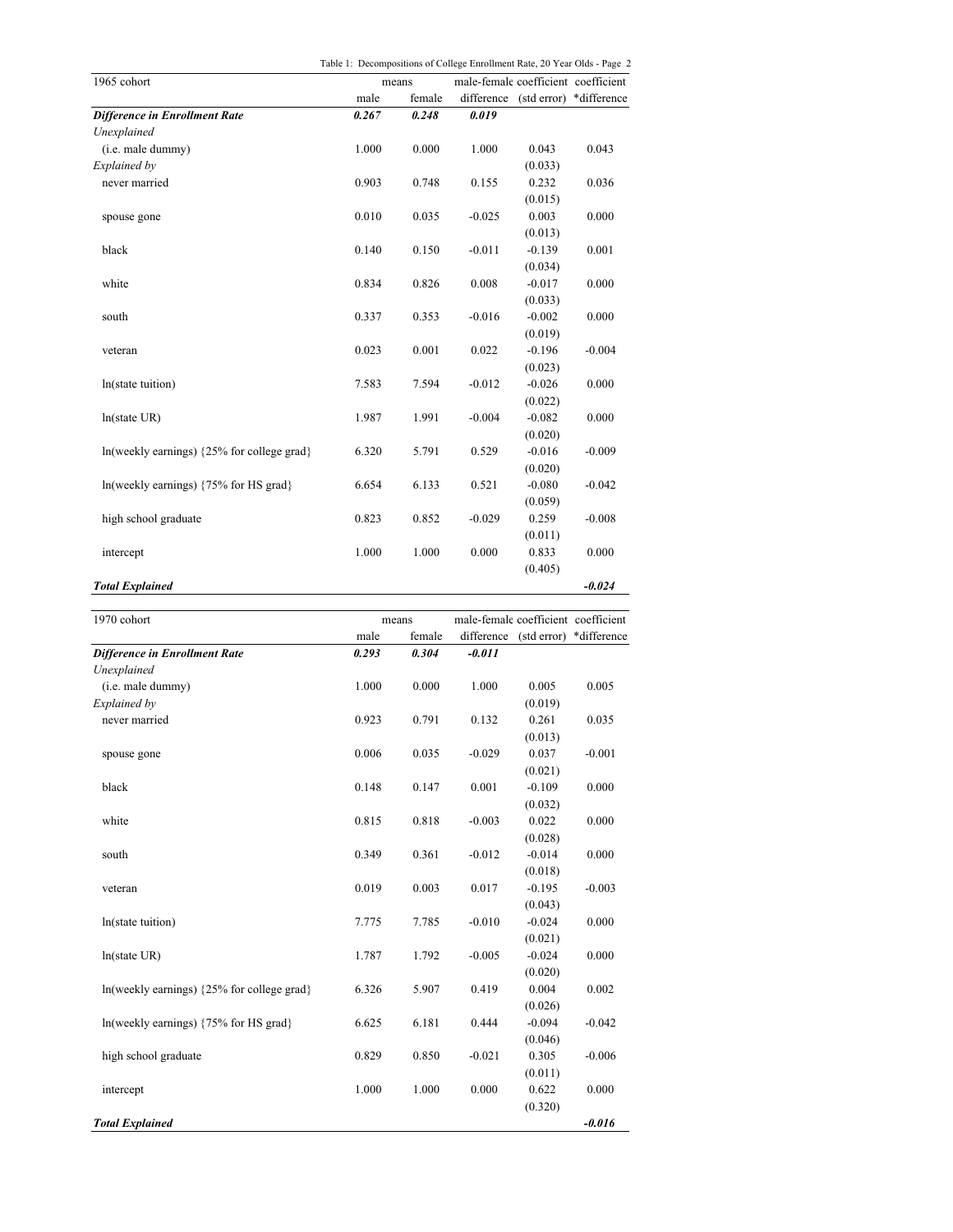| Table 1: Decompositions of College Enrollment Rate, 20 Year Olds - Page 3 |  |
|---------------------------------------------------------------------------|--|

|                                                        | Fable 1. Decompositions of Conege Embilitient Kate, 20 Fear Olds - Fage 5 |        |          |          |                                    |
|--------------------------------------------------------|---------------------------------------------------------------------------|--------|----------|----------|------------------------------------|
| 1975 cohort                                            | male-female coefficient coefficient<br>means                              |        |          |          |                                    |
|                                                        | male                                                                      | female |          |          | difference (std error) *difference |
| <b>Difference in Enrollment Rate</b>                   | 0.327                                                                     | 0.344  | $-0.017$ |          |                                    |
| Unexplained                                            |                                                                           |        |          |          |                                    |
| (i.e. male dummy)                                      | 1.000                                                                     | 0.000  | 1.000    | $-0.023$ | $-0.023$                           |
| Explained by                                           |                                                                           |        |          | (0.023)  |                                    |
| never married                                          | 0.928                                                                     | 0.819  | 0.109    | 0.268    | 0.029                              |
|                                                        |                                                                           |        |          | (0.018)  |                                    |
| spouse gone                                            | 0.012                                                                     | 0.030  | $-0.018$ | 0.055    | $-0.001$                           |
|                                                        |                                                                           |        |          | (0.025)  |                                    |
| black                                                  | 0.138                                                                     | 0.156  | $-0.018$ | $-0.136$ | 0.002                              |
|                                                        |                                                                           |        |          | (0.030)  |                                    |
| white                                                  | 0.808                                                                     | 0.795  | 0.014    | $-0.021$ | 0.000                              |
|                                                        |                                                                           |        |          | (0.029)  |                                    |
| south                                                  | 0.367                                                                     | 0.349  | 0.018    | $-0.040$ | $-0.001$                           |
|                                                        |                                                                           |        |          | (0.018)  |                                    |
| veteran                                                | 0.012                                                                     | 0.003  | 0.009    | $-0.141$ | $-0.001$                           |
|                                                        |                                                                           |        |          | (0.065)  |                                    |
| ln(state tuition)                                      | 8.021                                                                     | 8.024  | $-0.003$ | $-0.016$ | 0.000                              |
|                                                        |                                                                           |        |          | (0.035)  |                                    |
| ln(state UR)                                           | 1.730                                                                     | 1.728  | 0.001    | $-0.112$ | 0.000                              |
|                                                        |                                                                           |        |          | (0.035)  |                                    |
| $ln($ weekly earnings) $\{25\%$ for college grad $\}$  | 6.314                                                                     | 5.917  | 0.397    | 0.002    | 0.001                              |
|                                                        |                                                                           |        |          | (0.031)  |                                    |
| $ln($ weekly earnings) $\{75\% \text{ for HS grad}\}\$ | 6.603                                                                     | 6.185  | 0.418    | $-0.035$ | $-0.014$                           |
|                                                        |                                                                           |        |          | (0.047)  |                                    |
| high school graduate                                   | 0.834                                                                     | 0.859  | $-0.025$ | 0.346    | $-0.009$                           |
|                                                        |                                                                           |        |          | (0.017)  |                                    |
| intercept                                              | 1.000                                                                     | 1.000  | 0.000    | 0.398    | 0.000                              |
|                                                        |                                                                           |        |          | (0.481)  |                                    |
| <b>Total Explained</b>                                 |                                                                           |        |          |          | 0.006                              |